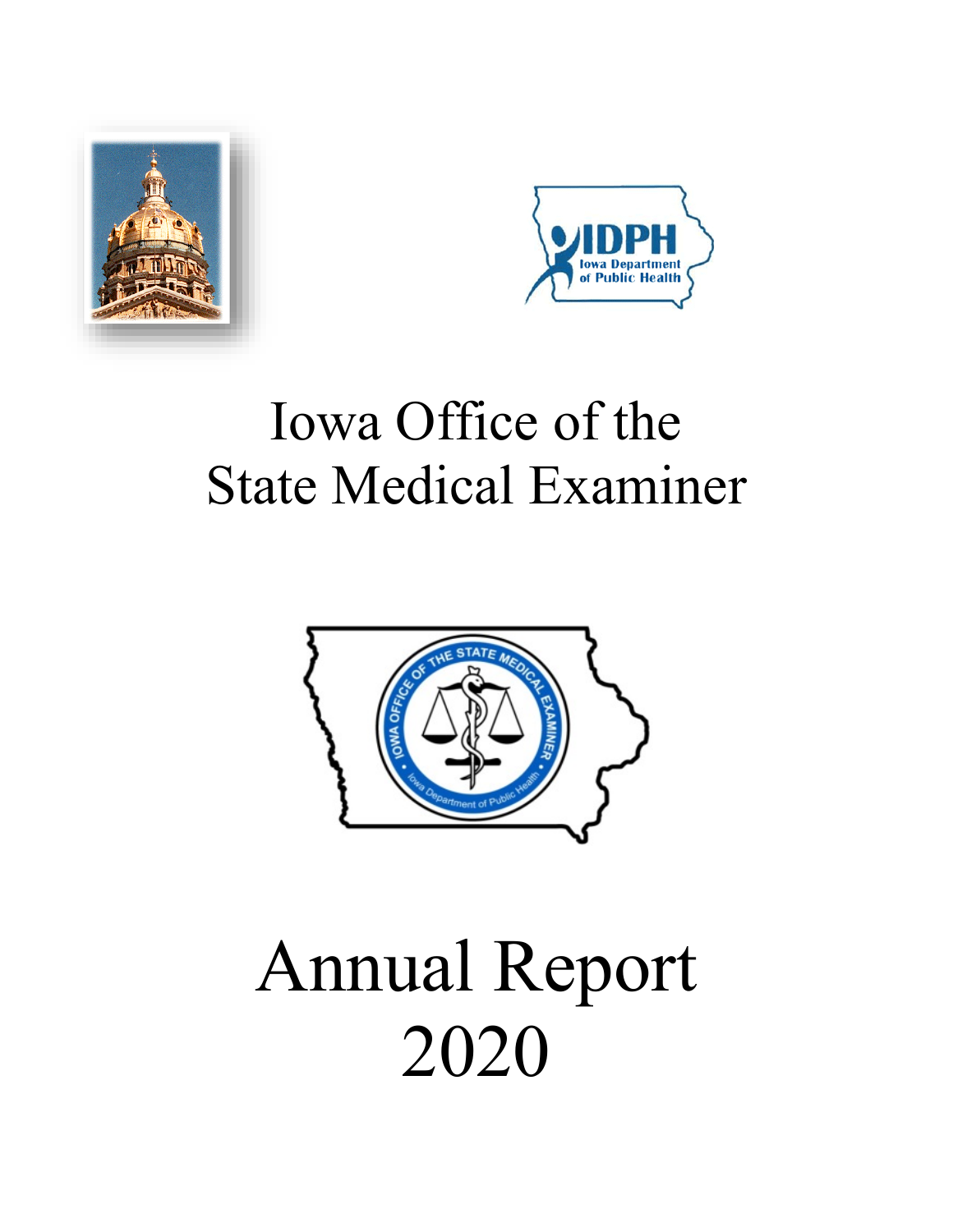## 2020 Annual Report

## Iowa Office of the State Medical Examiner

2250 South Ankeny Boulevard Ankeny, Iowa 50023-9093

Telephone: 515-725-1400 Fax: 515-725-1414

<http://www.iosme.iowa.gov/>

Dennis F. Klein, MD State Medical Examiner

Jonathan G. Thompson, MD Deputy State Medical Examiner

Michele J. Catellier, MD Associate State Medical Examiner

Kelly W. Kruse, MD, MPH Associate State Medical Examiner

Marcus Nashelsky, MD Assistant State Medical Examiner (University of Iowa)

Dennis Firchau, MD Assistant State Medical Examiner (University of Iowa)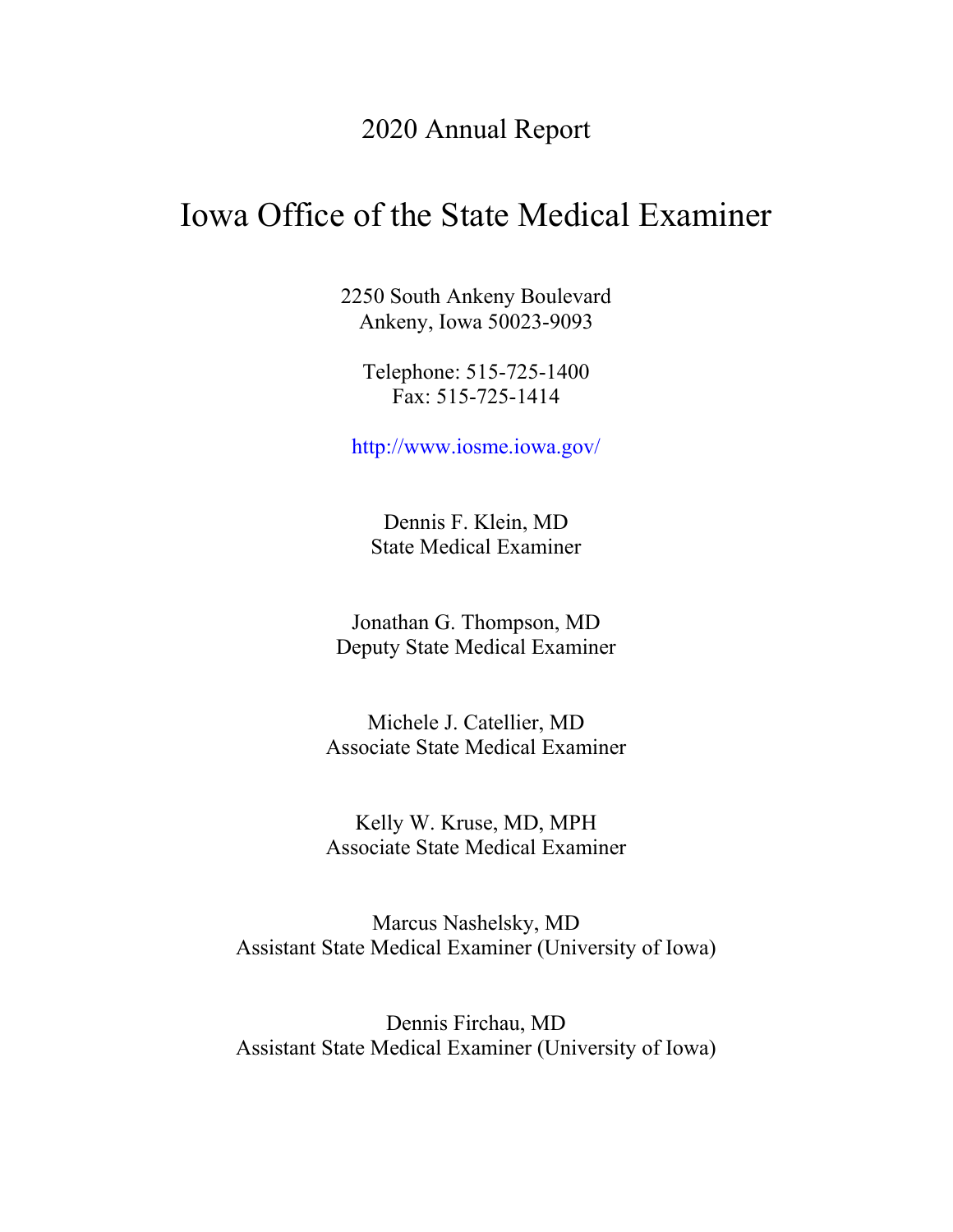## TABLE OF CONTENTS

| State Medical Examiner Interagency Coordinating Council 3 |  |
|-----------------------------------------------------------|--|
|                                                           |  |
|                                                           |  |
|                                                           |  |
|                                                           |  |
|                                                           |  |
|                                                           |  |
|                                                           |  |
|                                                           |  |
|                                                           |  |
|                                                           |  |
|                                                           |  |
|                                                           |  |
|                                                           |  |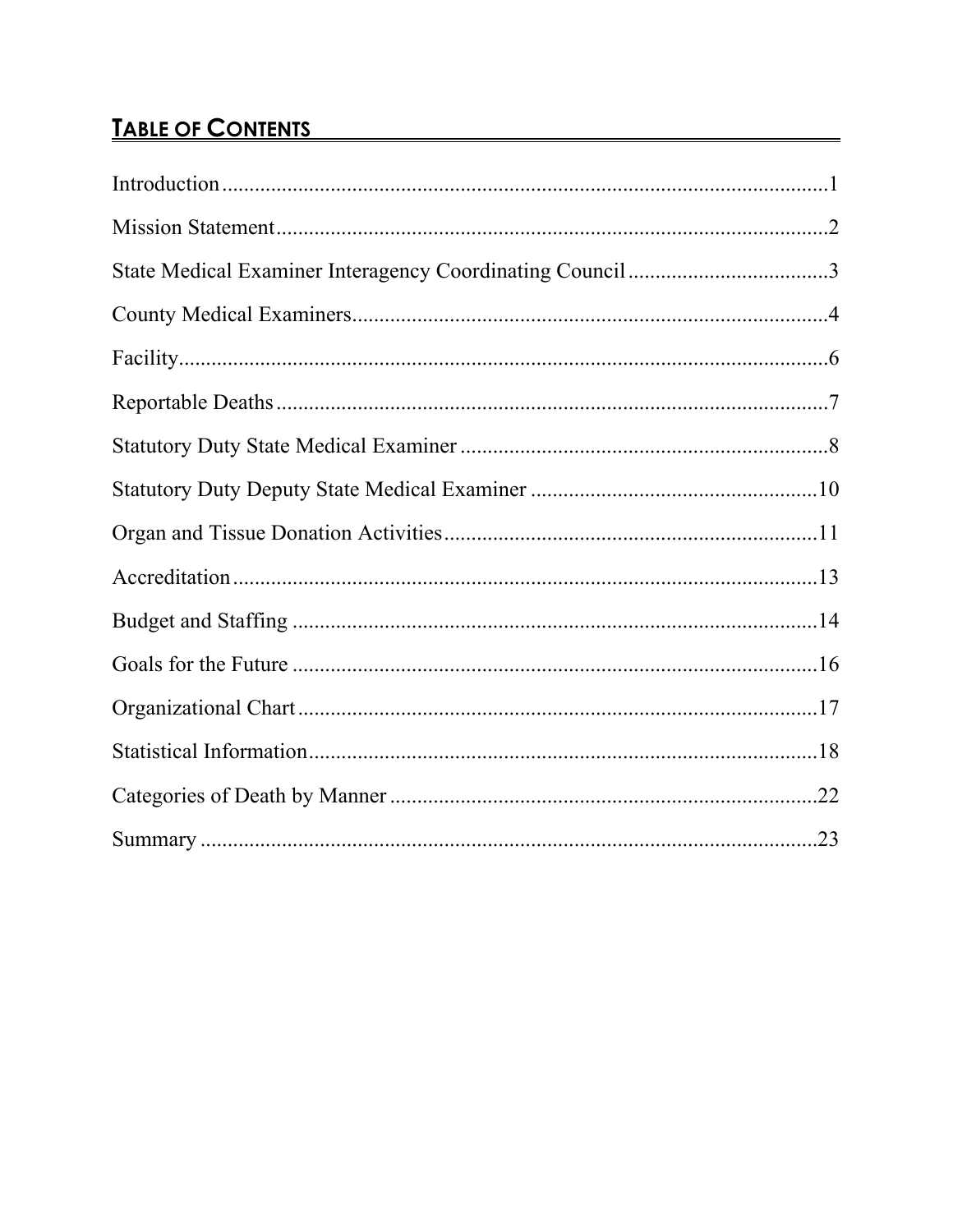#### <span id="page-3-0"></span>**INTRODUCTION**

The Iowa Office of the State Medical Examiner (IOSME) was established in 1976. In May 1999, Governor Thomas J. Vilsack signed legislation approving the move of the office from the Department of Public Safety to the Department of Public Health.

The primary role of the office is to provide support, guidance, education, consultation, and training to county medical examiners and their investigators. County medical examiners investigate violent, suspicious, and unexpected natural deaths that occur in their counties. Upon a county medical examiner's request, the Iowa Office of the State Medical Examiner will assist at the death scene and perform the autopsy. Board certified forensic pathology staff at the IOSME provide expert testimony in depositions and trials in homicide and other wrongful death cases.

The Iowa Office of the State Medical Examiner is committed to providing support, education, consultation, and training to each of the county medical examiner offices in order to assist them in the investigation of deaths throughout the state.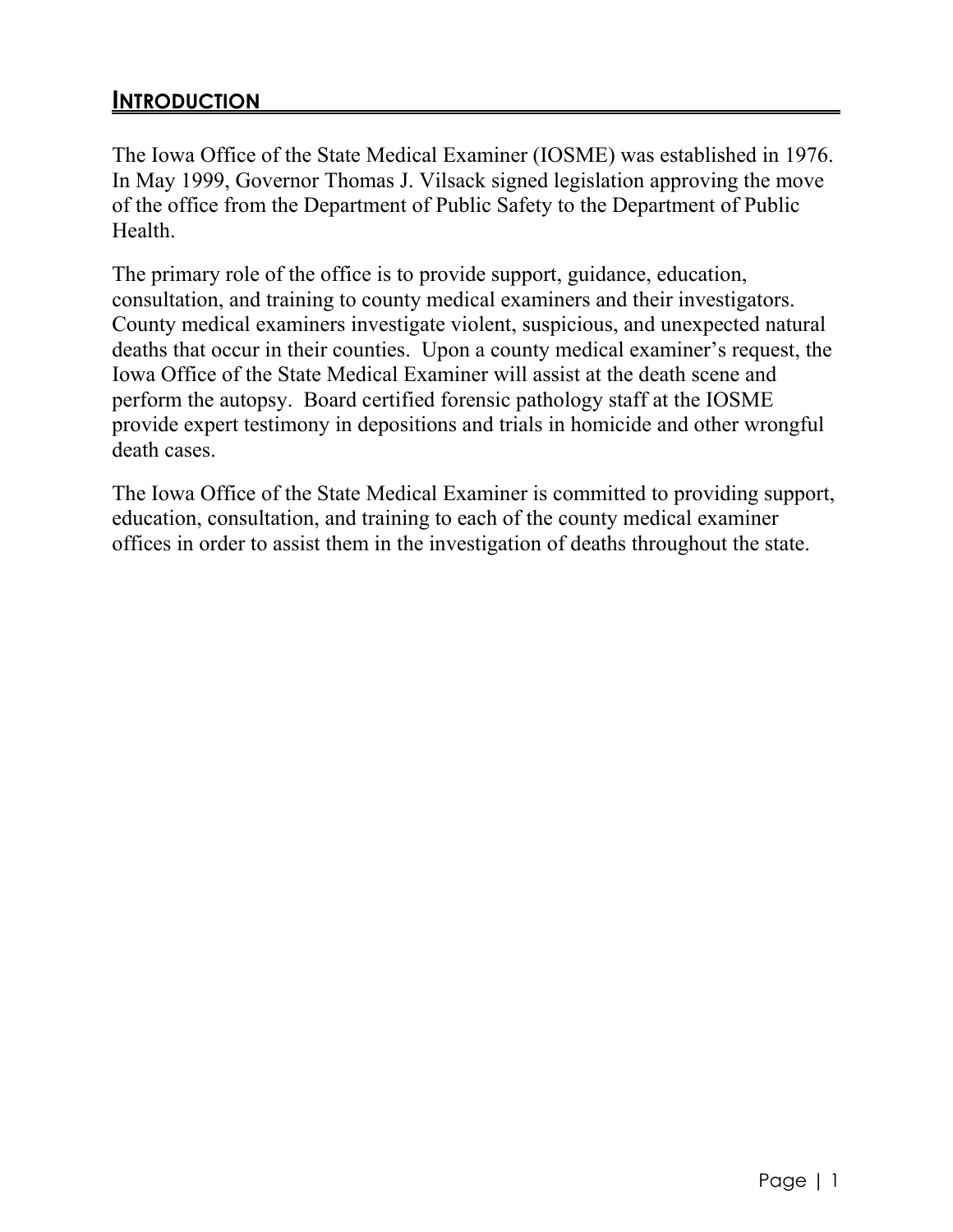<span id="page-4-0"></span>*To establish and maintain credibility in death investigation in a system that will operate efficiently and serve the needs of the citizens of Iowa.*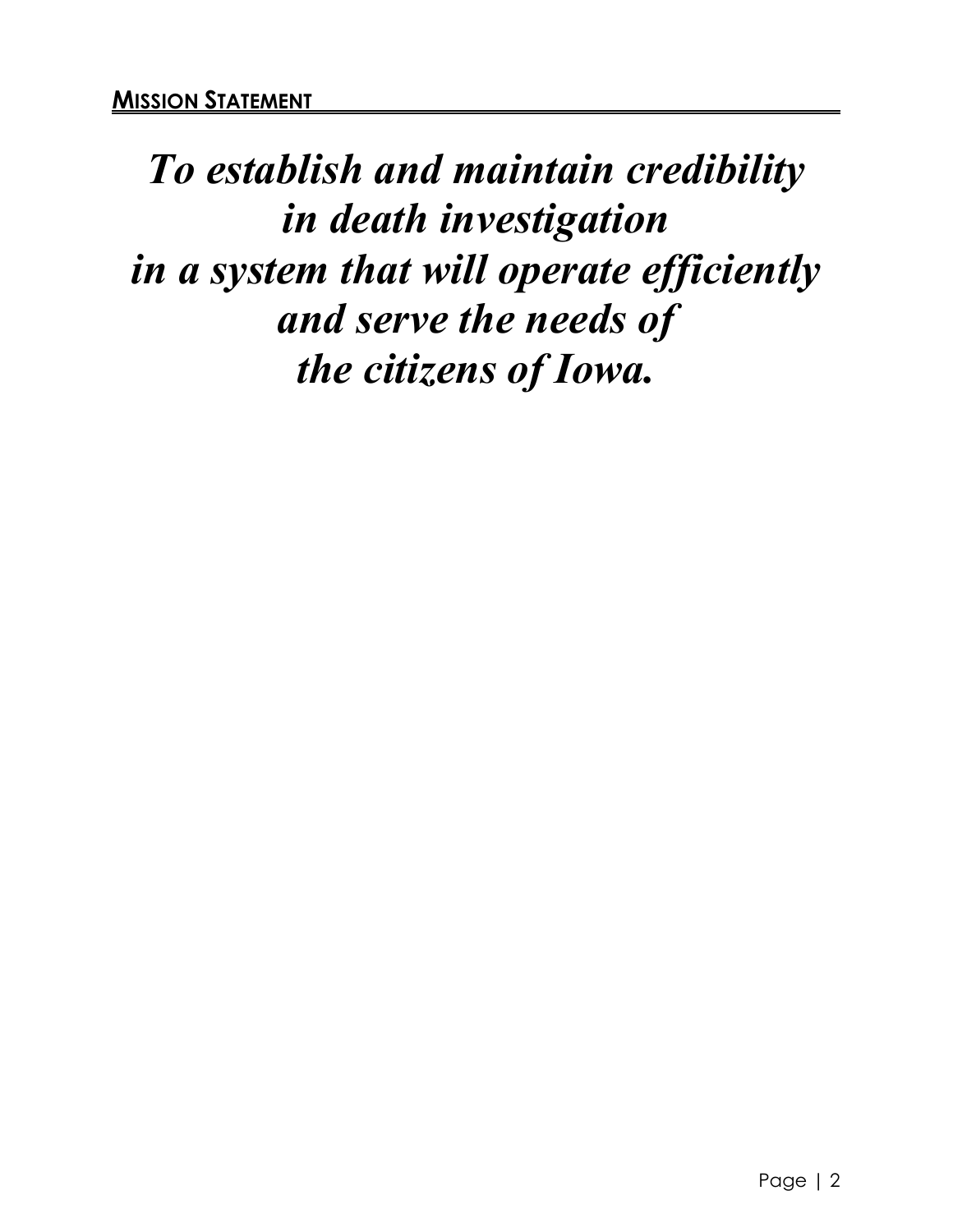## <span id="page-5-0"></span>**STATE MEDICAL EXAMINER INTERAGENCY COORDINATING COUNCIL**

The State Medical Examiner Advisory Council was established in 1999 via Iowa Code 691.6C. This Council was established to "advise and consult with the state medical examiner on a range of issues affecting the organization and functions of the office of the state medical examiner and the effectiveness of the medical examiner system in the state."

During the 2020 legislative session a law was enacted that merged the Advisory Council into the Interagency Coordinating Council (Iowa Code 691.6 B). This Council meets on a biannual basis.

Membership is determined by Dr. Dennis Klein, State Medical Examiner, in consultation with Kelly Garcia, Interim Director, and Iowa Department of Public Health.

2020 membership:

| <b>Scott Brown</b>    | <b>Attorney General's Office</b>                    |
|-----------------------|-----------------------------------------------------|
| Julie Breiner, MD     | <b>Iowa Association of Pathologists</b>             |
| Kelly Garcia          | Director, Iowa Department of Public Health          |
| Joshua Cook, MD       | <b>Iowa Medical Society</b>                         |
| James Fullerton       | <b>Iowa Funeral Directors Association</b>           |
| Keith Hansen, DO      | <b>Iowa Association of County Medical Examiners</b> |
| Dennis Klein, MD      | <b>State Medical Examiner</b>                       |
| Jennifer Miller       | Iowa County Attorney's Association                  |
| Marcus Nashelsky, MD  | University of Iowa, Department of Pathology         |
| <b>Bruce Reeve</b>    | <b>Iowa Department of Public Safety</b>             |
| <b>Thomas Summitt</b> | <b>Iowa Emergency Medical Services Association</b>  |
| Kurt Swaim            | Iowa Public Defender's Office (invitation)          |
| Jonathan Thompson, MD | Deputy State Medical Examiner                       |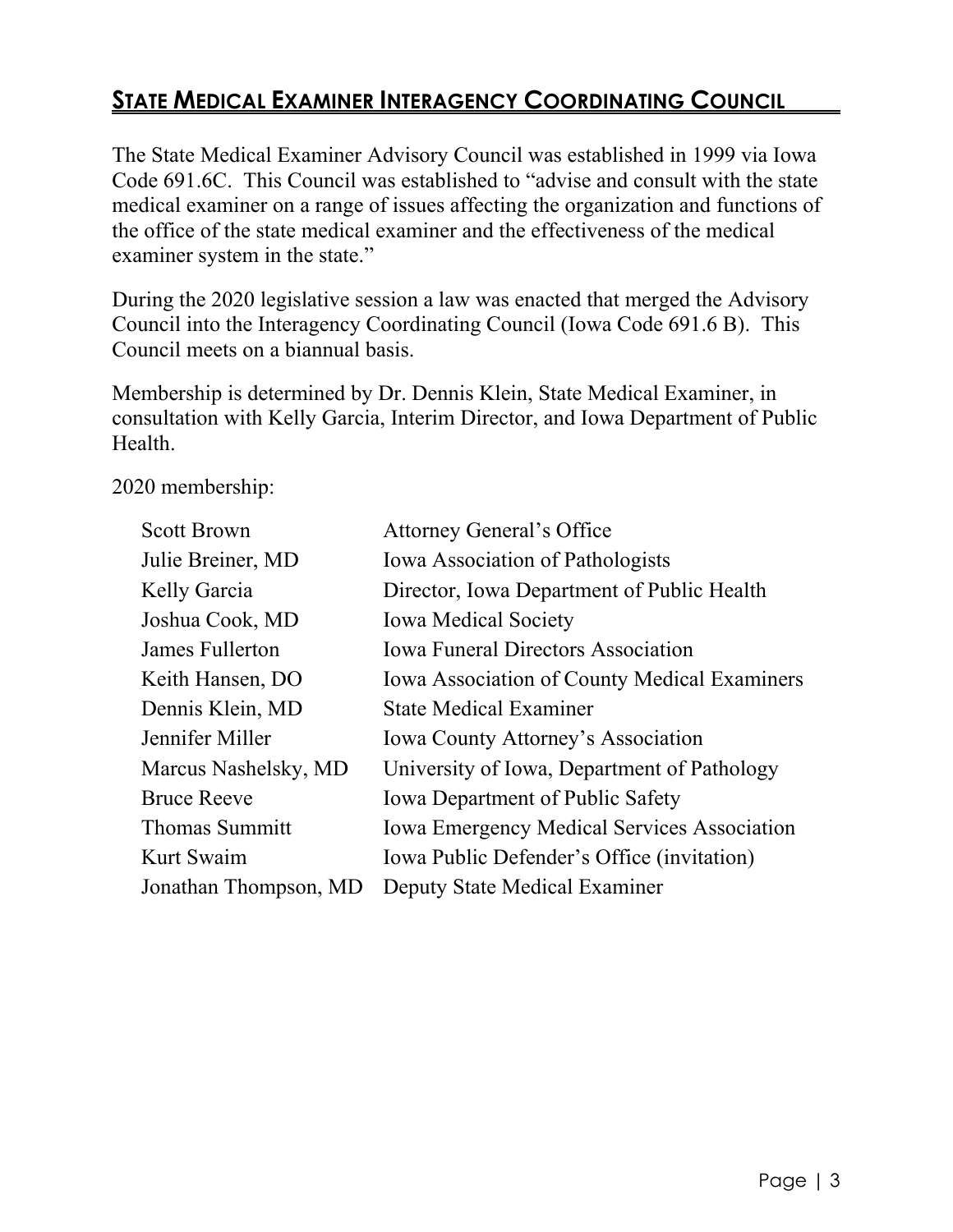## <span id="page-6-0"></span>**COUNTY MEDICAL EXAMINERS**

The primary function of the county medical examiner is to determine a truthful, logical, and scientifically unbiased statement of the cause and the manner of death. (Iowa Code 331.801-805 and Administrative Code 641-127 govern county medical examiner activities).

County medical examiners are uniquely qualified to investigate the deaths of individual citizens in their counties, not only because of their medical training, but also by virtue of the fact they usually live and work in the counties in which they serve. County medical examiners must display uncompromising honesty, integrity, and loyalty to their community and their oath, regardless of any pressure they may receive from outside sources.

The county medical examiner of any of the counties is a physician appointed by the Board of Supervisors of that county to act in an official capacity to investigate and make a report of any death as described in Iowa Code section 331.802(3).

The county medical examiner shall be licensed in Iowa as a doctor of medicine and surgery, a doctor of osteopathic medicine and surgery, or an osteopathic physician.

The county medical examiner shall be appointed, from lists submitted by the medical society and the osteopathic society of the particular county, for a period of two years (a period of time that shall commence on January 1, if it is not a Sunday). If a qualified physician in the particular county cannot be identified, the Board of Supervisors may appoint a physician from outside the particular county.

The county medical examiner is required by law to make inquiry into the cause and manner of death of any individual meeting the criteria outlined in Iowa Code section 331.802(3) and make a report of this to the state medical examiner, the county attorney where the incident occurred and/or any law enforcement agency having jurisdiction.

The county medical examiner shall make a determination as to the most probable cause and manner of death, and issue the death certificate for those deaths within their jurisdiction as outlined by the statute.

The county medical examiner will determine if an autopsy is needed, and will make a written request.

The county medical examiner shall issue permits as required by the county and/or state which are necessary for the disposition of a dead body (including cremation permits).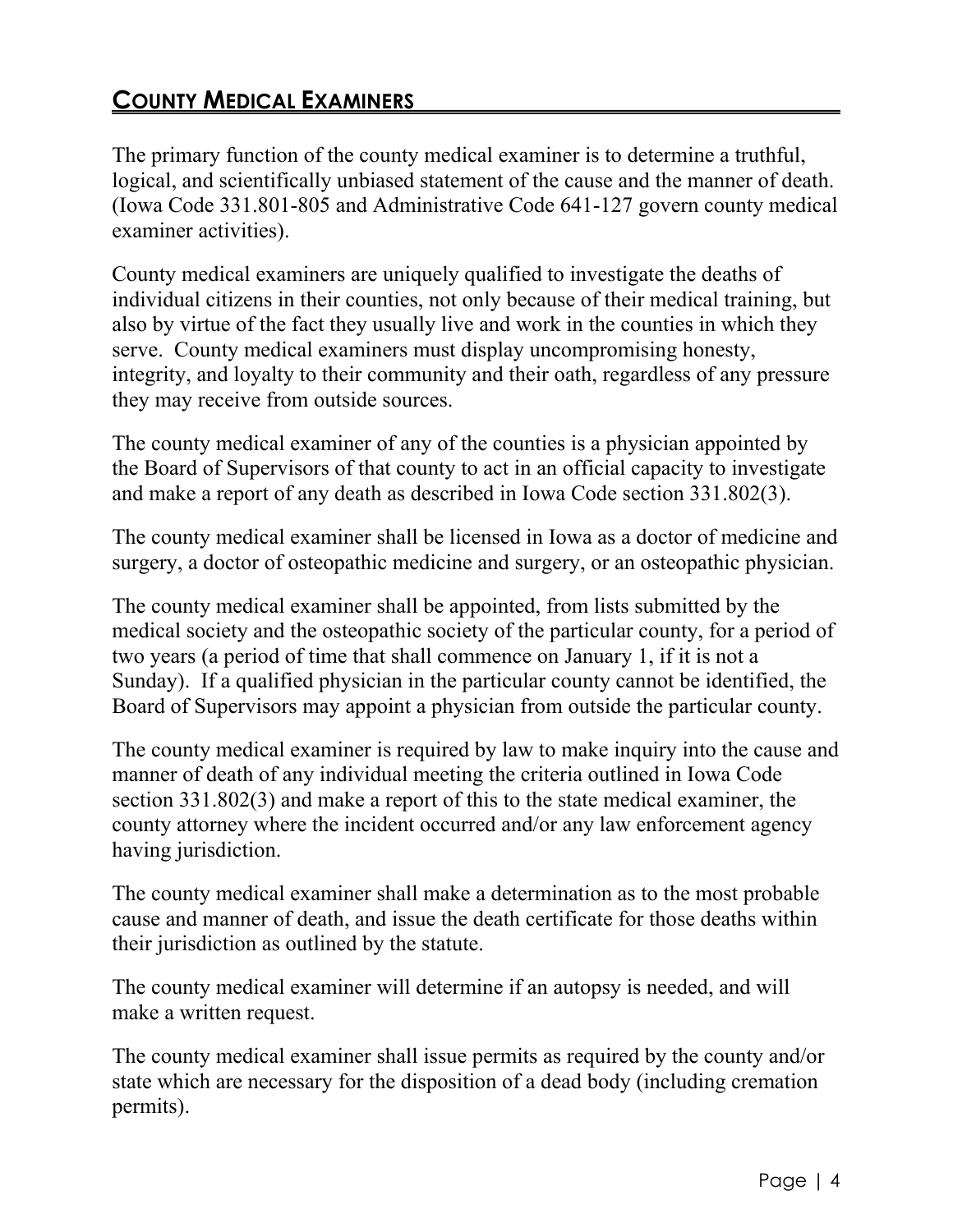The duties of a county medical examiner can be quite time-intensive, as someone must be available 24 hours per day, 7 days per week. Therefore, the county medical examiner is authorized to appoint deputy or assistant county medical examiner and county medical examiner investigators to assist him/her in the fulfillment of his/her duties.

These deputy medical examiners must be physicians who are licensed in the state of Iowa and who have been approved for service by the state medical examiner. The county medical examiner is responsible to train and/or secure training for his/her deputies.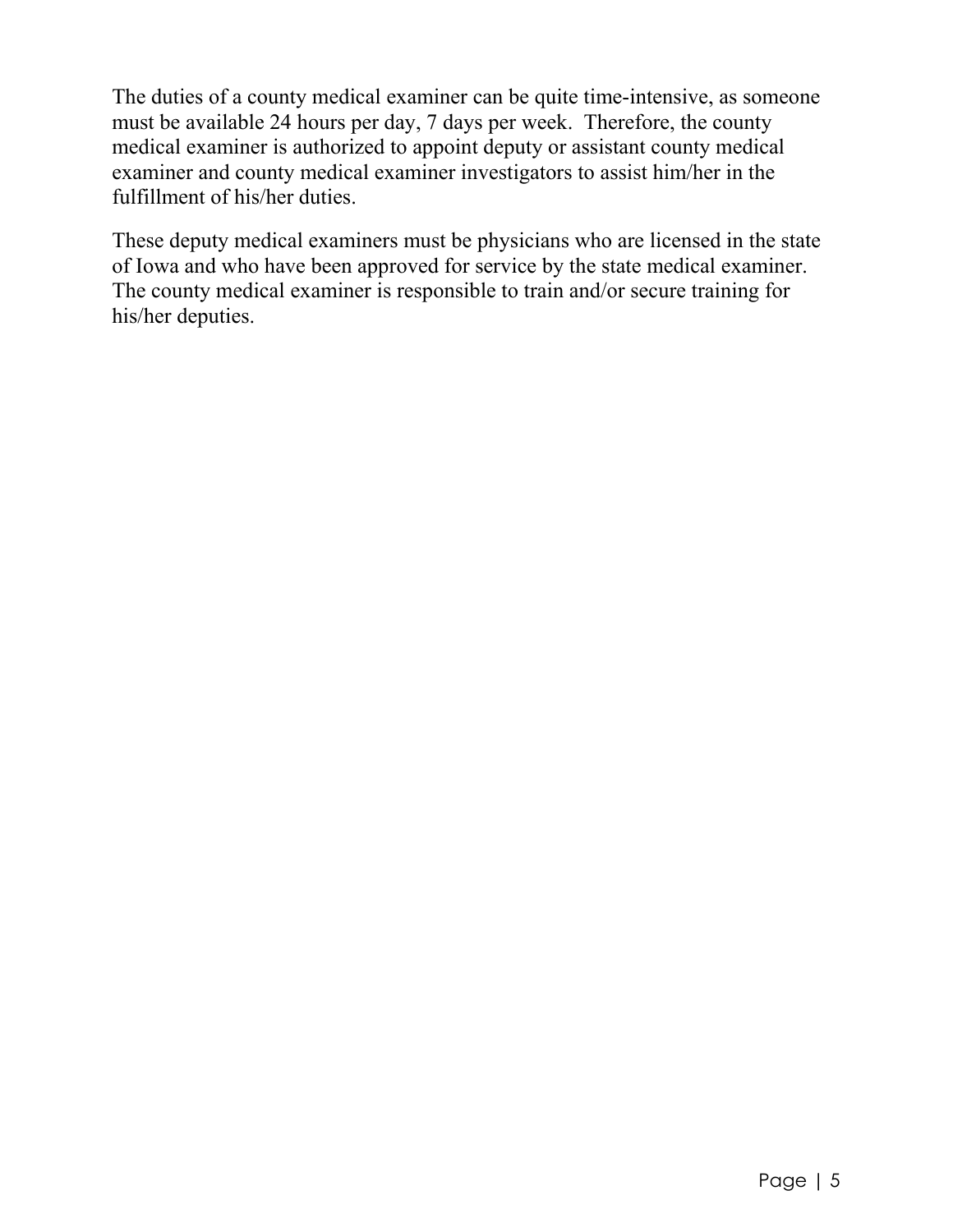## <span id="page-8-0"></span>**FACILITY**

A laboratory facility housing the IOSME also houses the Department of Public Safety, Agriculture & Land Stewardship, and the University of Iowa Hygienic Laboratory. It opened in March 2005 on the Des Moines Area Community College (DMACC) campus in Ankeny, Iowa.

The facility allows the IOSME to house both the office and the morgue in one building allowing the SME to maintain accreditation with the National Association of Medical Examiners, aiding recruitment of high quality workers and federal grant eligibility.

The facility improves services provided by the IOSME and provides the capabilities to:

- Perform complex autopsies efficiently in a biologically safe and physically secure facility.
- Protect and secure evidence and records for criminal cases in a manner that meets or exceeds stringent court scrutiny as well as state and national standards.
- Operate cooler space for deceased individuals awaiting identification and/or autopsy.
- Handle multiple deaths as necessary for disaster preparedness, including infectious diseases or mass disasters.

The IOSME staff is available to perform autopsies and assist with medicolegal death investigations 24 hours per day, 7 days per week, and 365 days per year.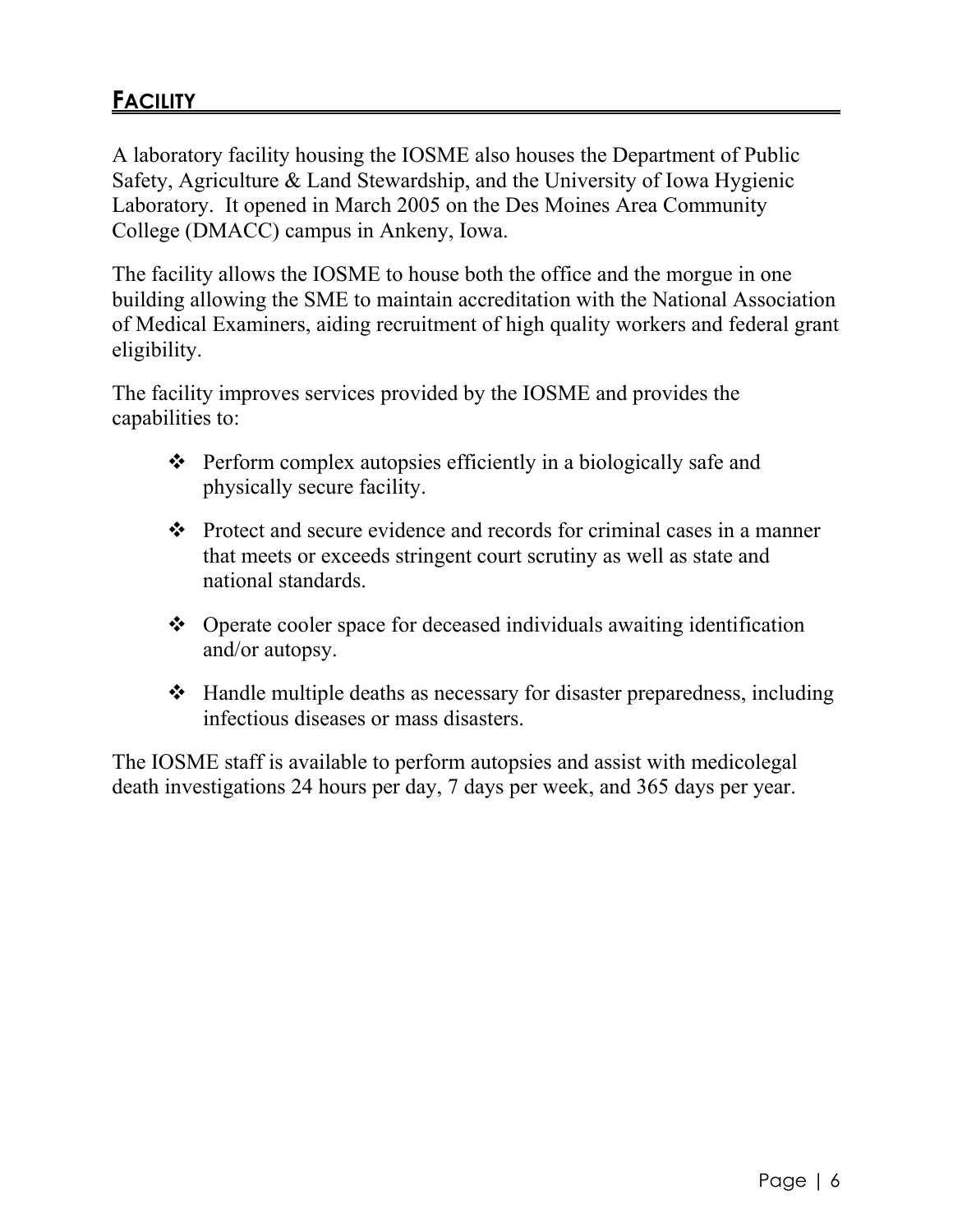## <span id="page-9-0"></span>**REPORTABLE DEATHS**

As per Iowa Code 331.802(3), certain types of deaths are to be reported to the county medical examiner. A medical examiner death is defined as a death that affects the public interest and is unexpected, unexplained, and/or unwitnessed. These deaths affect the public interest and include, but are not limited to, any of the following:

- a. Violent death, including homicidal, suicidal, or accidental death.
- b. Death caused by thermal, chemical, electrical, or radiation injury.
- c. Death caused by criminal abortion including self-induced, or by sexual abuse.
- d. Death related to disease thought to be virulent or contagious which may constitute a public hazard.
- e. Death that has occurred unexpectedly or from an unexplained cause.
- f. Death of a person confined in a prison, jail, or correctional institution.
- g. Death of a person who was prediagnosed as a terminal or bedfast case who did not have a physician in attendance within the preceding thirty days; or death of a person who was admitted to and had received services from a hospice program as defined in section 135J.1, if a physician or registered nurse employed by the program was not in attendance within thirty days preceding death.
- h. Death of a person if the body is not claimed by a relative or friend.
- i. Death of a person if the identity of the deceased is unknown.
- j. Death of a child under the age of two years if death results from an unknown cause or if the circumstances surrounding the death indicate that sudden infant death syndrome may be the cause of death.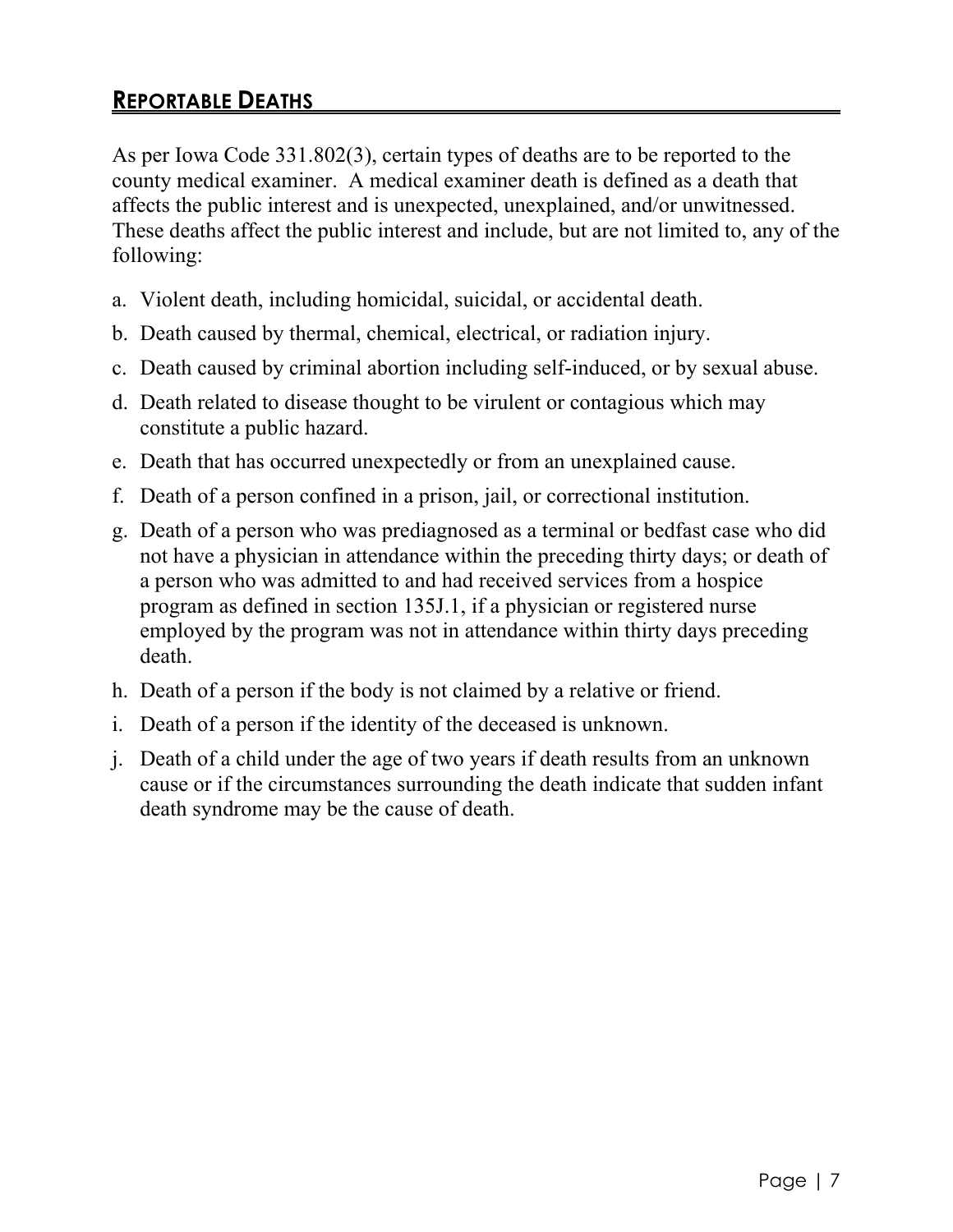## <span id="page-10-0"></span>**STATUTORY DUTY STATE MEDICAL EXAMINER**

Iowa Code 691.5-6C and Administrative Rule 641-126 govern the Iowa Office of the State Medical Examiner. Autopsies are performed at the request of county medical examiners for those deaths that are reportable. The duties of the state medical examiner are:

- 1. To provide assistance, consultation, and training to county medical examiners and law enforcement officials.
- 2. To keep complete records of all relevant information concerning deaths or crimes requiring investigation by the state medical examiner.
- 3. To adopt rules pursuant to chapter 17A, and subject to the approval of the Director of Public Health, with the advice and approval of the State Medical Examiner Advisory Council.
- 4. To collect and retain autopsy fees as established by rule. Autopsy fees collected and retained under this subsection are appropriated for purposes of the state medical examiner's office. Notwithstanding section 8.33, any fees collected by the state medical examiner that remain unexpended at the end of the fiscal year shall not revert to the general fund of the state or any other fund but shall be available for use for the following fiscal year for the same purpose.
- 5. To conduct an inquiry, investigation, or hearing and administer oaths and receive testimony under oath relative to the matter of inquiry, investigation, or hearing, and to subpoena witnesses and require the production of records, papers, and documents pertinent to the death investigation. However, the medical examiner shall not conduct any activity pursuant to this subsection, relating to a homicide or other criminally suspicious death, without coordinating such activity with the county medical examiner, and without obtaining approval of the investigating law enforcement agency, the county attorney, or any other prosecutorial or law enforcement agency of the jurisdiction to conduct such activity.
- 6. To adopt rules pursuant to chapter 17A relating to the duties, responsibilities, and operations of the office of the state medical examiner and to specify the duties, responsibilities, and operations of the county medical examiner in relationship to the Office of the State Medical Examiner.
- 7. To perform an autopsy or order that an autopsy be performed if required or authorized by section 331.802 or by rule. If the state medical examiner assumes jurisdiction over a body for purposes of performing an autopsy required or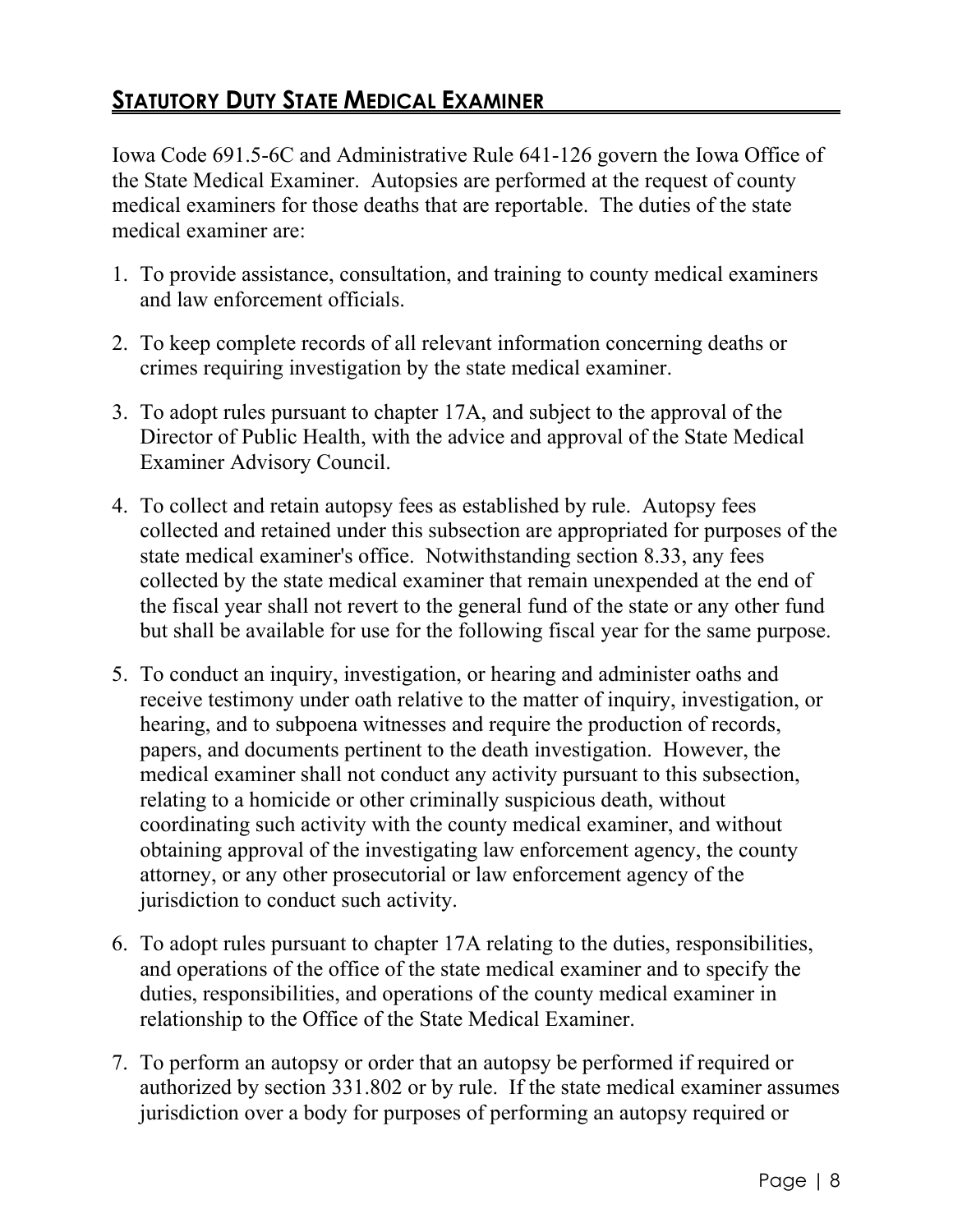authorized by section 331.802 or by rule under this section, the body or its effects shall not be disturbed, withheld from the custody of the state medical examiner, or removed from the custody of the state medical examiner without authorization from the state medical examiner.

- 8. To retain tissues, organs, and bodily fluids as necessary to determine the cause and manner of death or as deemed advisable by the state medical examiner for medical or public health investigation, teaching, or research. Tissues, organs, and bodily fluids shall be properly disposed of by following procedures and precautions for handling biologic material and bloodborne pathogens as established by rule.
- 9. To collect and retain fees for medical examiner facility expenses and services related to tissue recovery. Fees collected and retained under this subsection are appropriated to the state medical examiner for purposes of supporting the state medical examiner's office and shall not be transferred, used, obligated, or otherwise encumbered. Notwithstanding section 8.33, any fees collected by the state medical examiner shall not revert to the general fund of the state or any other fund.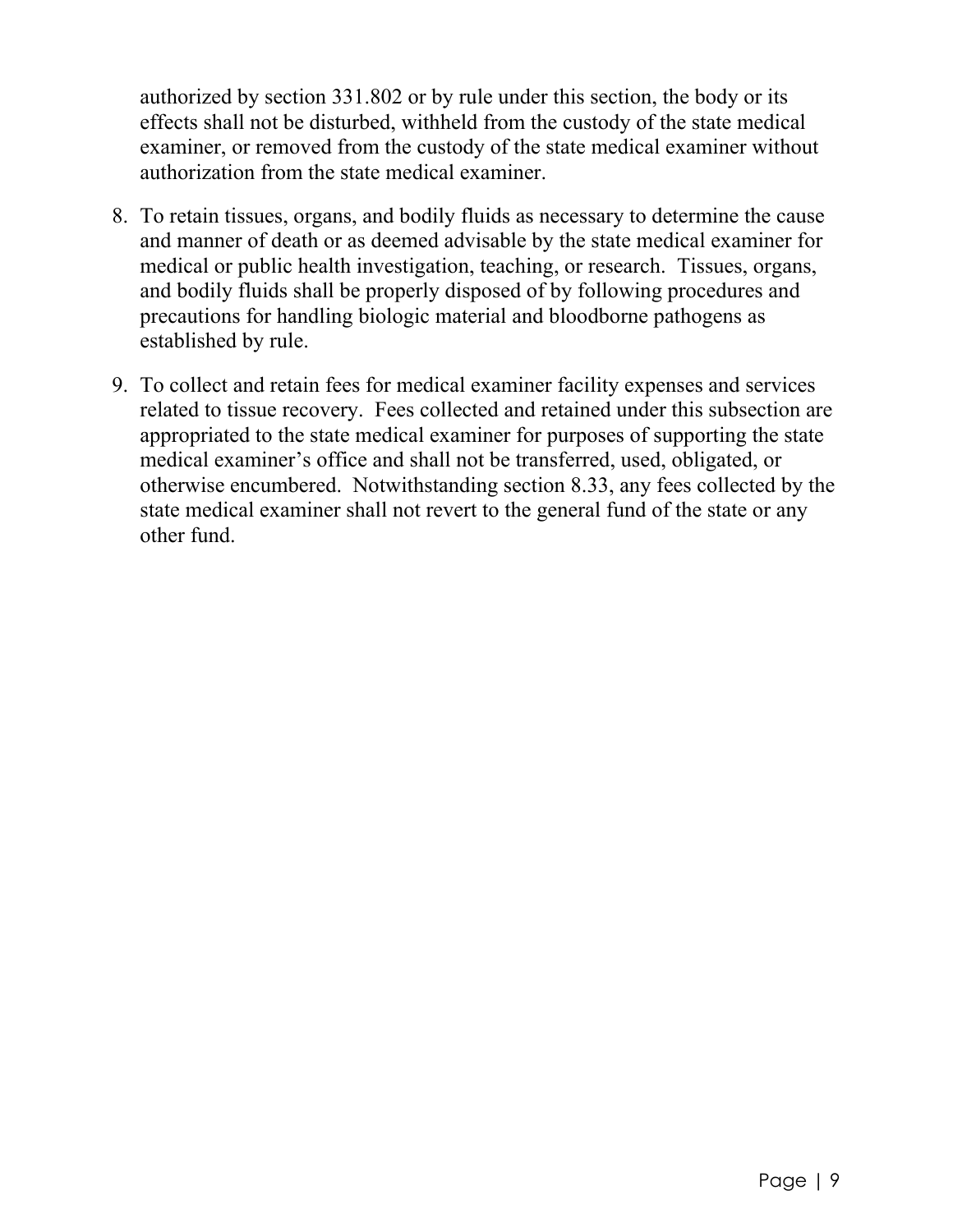## <span id="page-12-0"></span>**STATUTORY DUTY DEPUTY STATE MEDICAL EXAMINER**

Iowa Code 691.6A governs the Deputy State Medical Examiner creation and duties.

The position of deputy state medical examiner is created within the Office of the State Medical Examiner. The deputy state medical examiner shall report to and be responsible to the state medical examiner. The deputy state medical examiner shall meet the qualification criteria established in section 691.5 for the state medical examiner and shall be subject to rules adopted by the state medical examiner as provided in section 691.6, subsection 3.

The state medical examiner and the deputy state medical examiner shall function as a team, providing peer review as necessary, fulfilling each other's job responsibilities during times of absence, and working jointly to provide services and education to county medical examiners, law enforcement officials, hospital pathologists, and other individuals and entities.

The deputy medical examiner may be, but is not required to be, a full-time salaried faculty member of the Department of Pathology of the University Of Iowa College Of Medicine. If the medical examiner is a full-time salaried faculty member of the Department of Pathology of the University of Iowa College of Medicine, the Iowa Department of Public Health and the State Board of Regents shall enter into a chapter 28E agreement to define the activities and functions of the deputy medical examiner, and to allocate deputy medical examiner costs, consistent with the requirements of this section.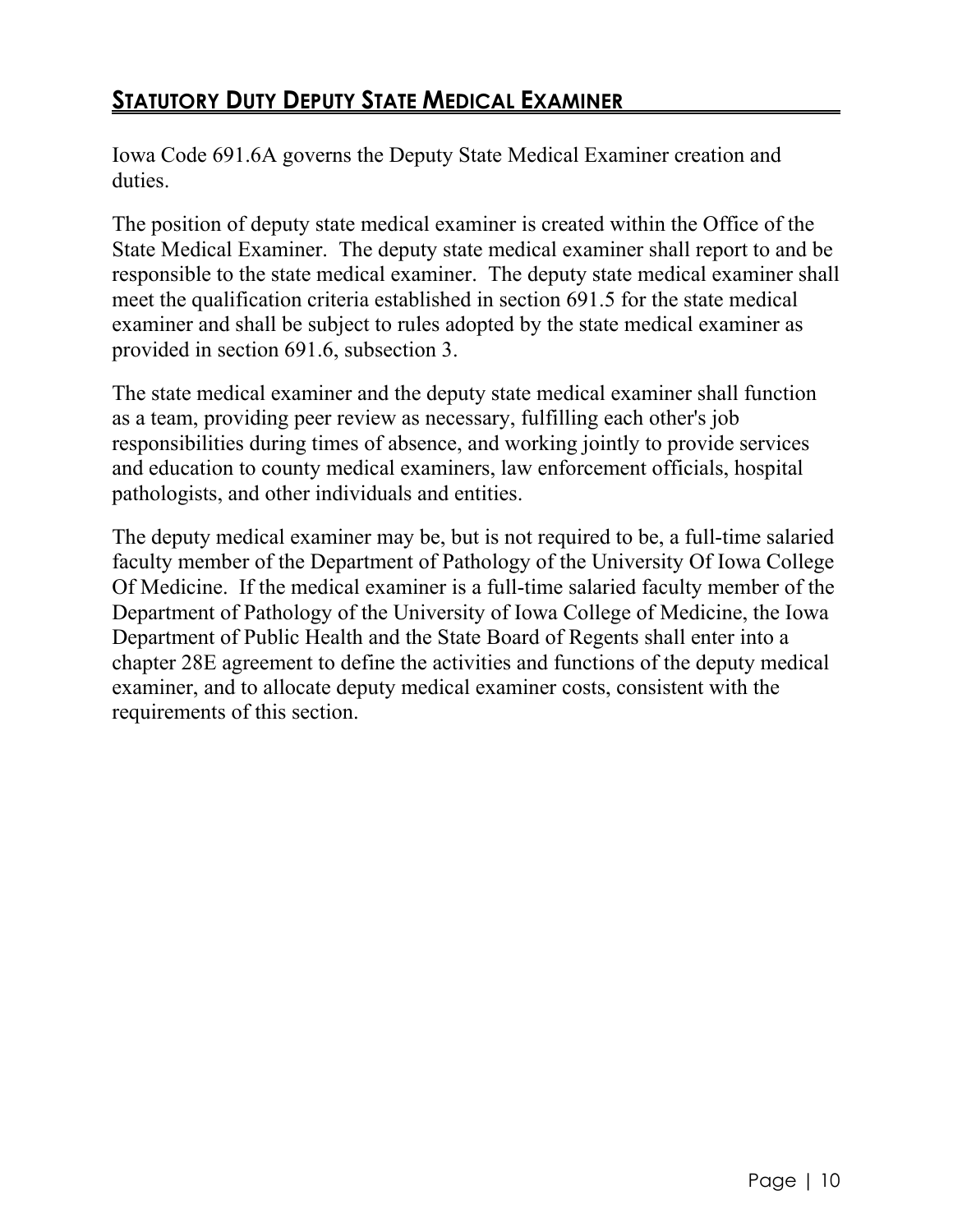## <span id="page-13-0"></span>**ORGAN AND TISSUE DONATION ACTIVITIES**

Organ and tissue transplantation can have tremendous lifesaving and life altering benefits to patients who are in need. The IOSME supports and encourages organ and tissue donation whenever it is possible. Due to the wide geographical area covered by the IOSME, coordinating body transportation, acquiring case information, timing of autopsy, and timing of organ and tissue recovery can be a very challenging task.

Many cases requiring medicolegal autopsies are also cases that would be eligible for organ and tissue donation. However, timing, logistics, and access to medical and investigative information are the major factors that may limit the number of medical examiner cases that can also undergo donation. Both the IOSME and the Iowa Donor Network (IDN) recognized there was a large overlap and duplication in information that needs to be acquired by both agencies. In November 2013, IDN partnered with the IOSME and appointed a fulltime liaison, who resides permanently at the IOSME, to streamline and facilitate the process of gathering information for both death investigation and potential donation. The liaison attended the St. Louis course on medicolegal death investigation, received many hours of training and mentorship in death investigation, and is now in the state medical examiner investigator rotation. In 2015, a second IDN liaison was added to the IOSME team. In addition to coordinating tissue donation, thus increasing efficiency and likelihood of successful donation in suitable candidate cases, the liaisons also assist IOSME pathologists with medicolegal death investigation.

During the 2006 Legislative session, HF2768 was introduced and signed into law by Governor Vilsack. Subsection 8 in Iowa Code 691.6 allows the State Medical Examiner's Office to collect and retain fees for the expenses and services related to tissue recovery. These fees help offset the expense with the use of the tissue recovery suite.

Iowa Donor Network basic criteria and procedures for potential donors are included in the County Medical Examiner's Handbook. The IOSME and IDN continue to improve communications to ensure a successful relationship that provides an essential service to the public.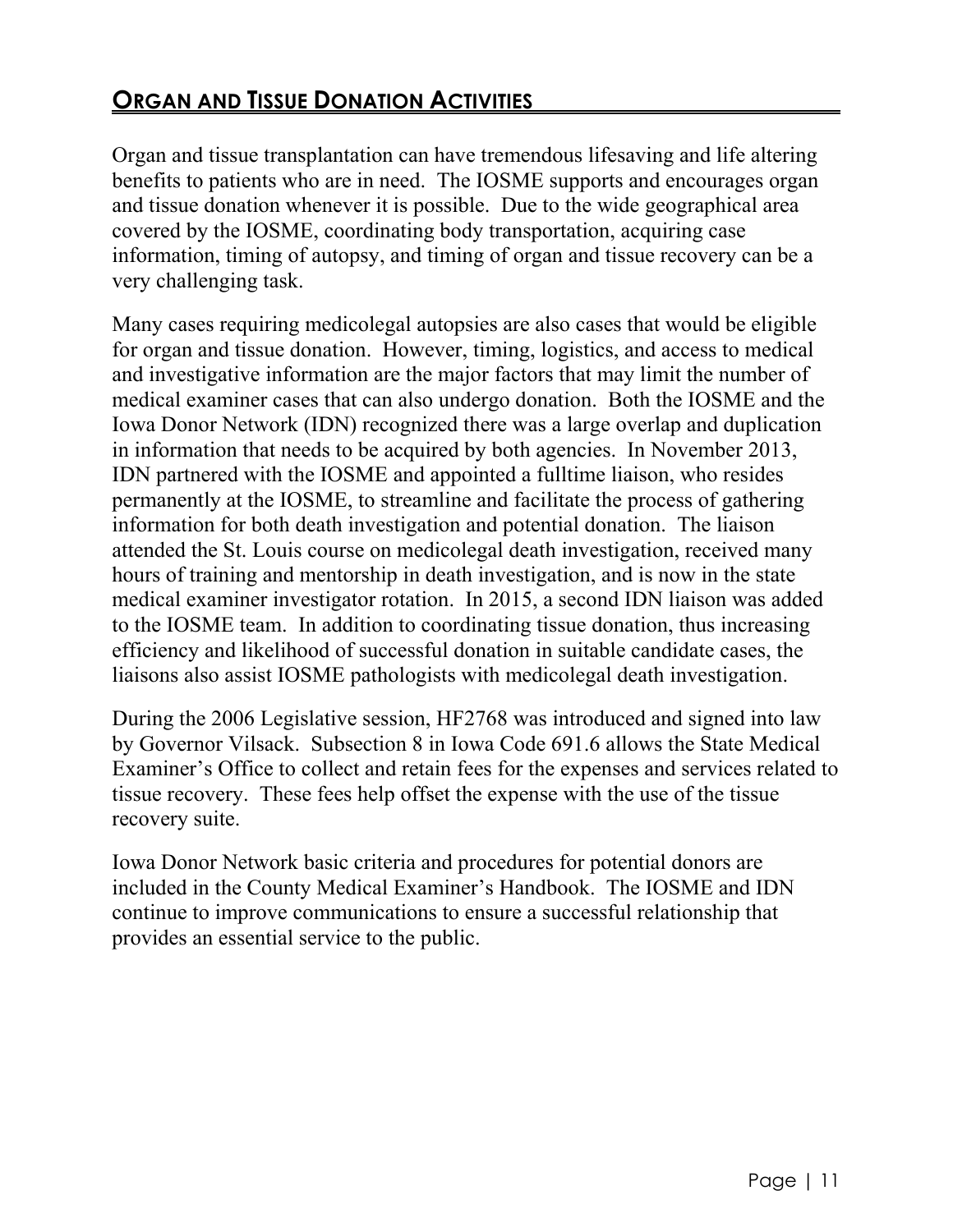#### **Tissue Referrals**

| 184            | Tissue Donors                              |
|----------------|--------------------------------------------|
| 151            | Approached Not Authorized (Family Decline) |
| 95             | Consented Not Recovered                    |
| 1782           | Not Medically Suitable                     |
| 41             | No Next-of-Kin Found/Available             |
| 37             | Embalmed                                   |
| 31             | Timed Out, Restricted to Post Autopsy      |
| 29             | <b>ME</b> Declines                         |
| $\overline{3}$ | <b>Weather Deferral</b>                    |
| - ೧            | Time Constraints                           |

#### **Summary**

In 2020, the IOSME referred 616 deaths to IDN, 43 of which became tissue donors.

In addition, IOSME was involved in autopsy and release for 148 tissue donors, 81 of which were referred by Out of Hospital Agencies (MEs, EMS, and Fire/Rescue) and 67 referred by hospitals.

In total 148 donors were recovered, 100% were recovered pre-autopsy.

IDN recovered 137 donors at the IOSME Recovery Suite.

The 148 tissue recoveries in which IOSME was involved (hospital and OOH deaths) resulted in:

| 91 Skin recoveries                                           |
|--------------------------------------------------------------|
| 127 Bone and associated tissue recoveries (36 JR recoveries) |
| 62 Heart for valve recoveries                                |
| 119 Saphenous vein recoveries (58 Left/61 Right)             |
| 49 Femoral vein recoveries (24 Left/25 Right)                |
| 2 Juvenile Cartilage recoveries                              |
| 6 Adipose                                                    |

#### **Statewide Organ Referrals**

| Organ Donors            | 103 | Cardiac Arrested on Vent        |  |
|-------------------------|-----|---------------------------------|--|
| <b>Family Declines</b>  | 38  | Consented Not Recovered         |  |
| Patients Not Brain Dead | 443 | <b>Medical Examiner Decline</b> |  |
| Not Medically Suitable  | 289 | Referred, Survived              |  |
| Non-Converted Potential | 13  |                                 |  |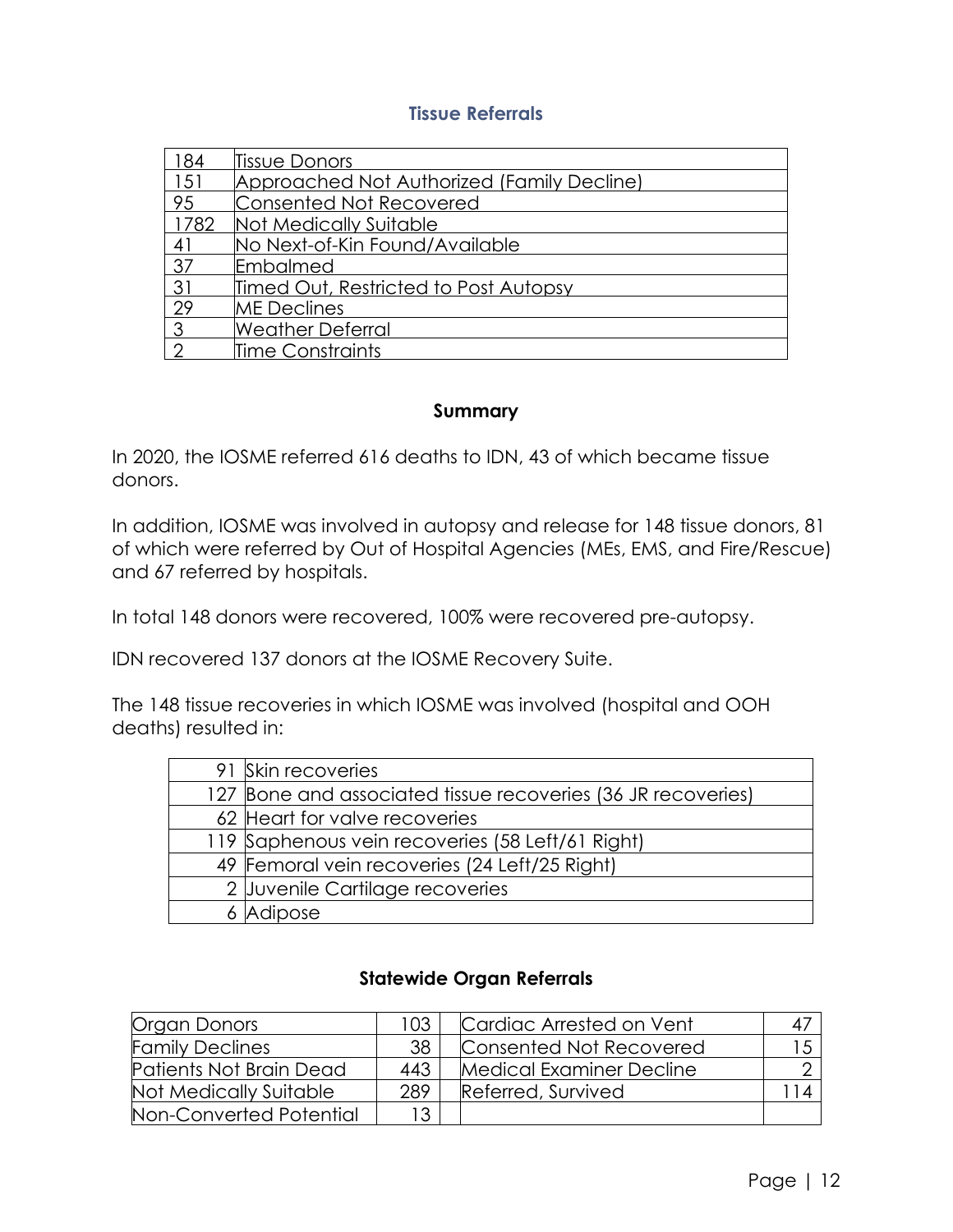## <span id="page-15-0"></span>**ACCREDITATION**

The IOSME received accreditation from the National Association of Medical Examiners (NAME) in 2008 and continually works toward maintaining that status.

On November 6, 2017, the IOSME was inspected and achieved reaccreditation. As part of the accreditation process an annual report is submitted to NAME, notifying inspectors of status on accreditation checklist items. In 2019 and 2020 IOSME experienced a significant increase in case load, resulting in a backlog and high annual caseloads per pathologist. These increases surpassed accreditation criteria and the accreditation status was modified to "provisional." The IOSME has a year to correct the deficiencies to return to full accreditation status.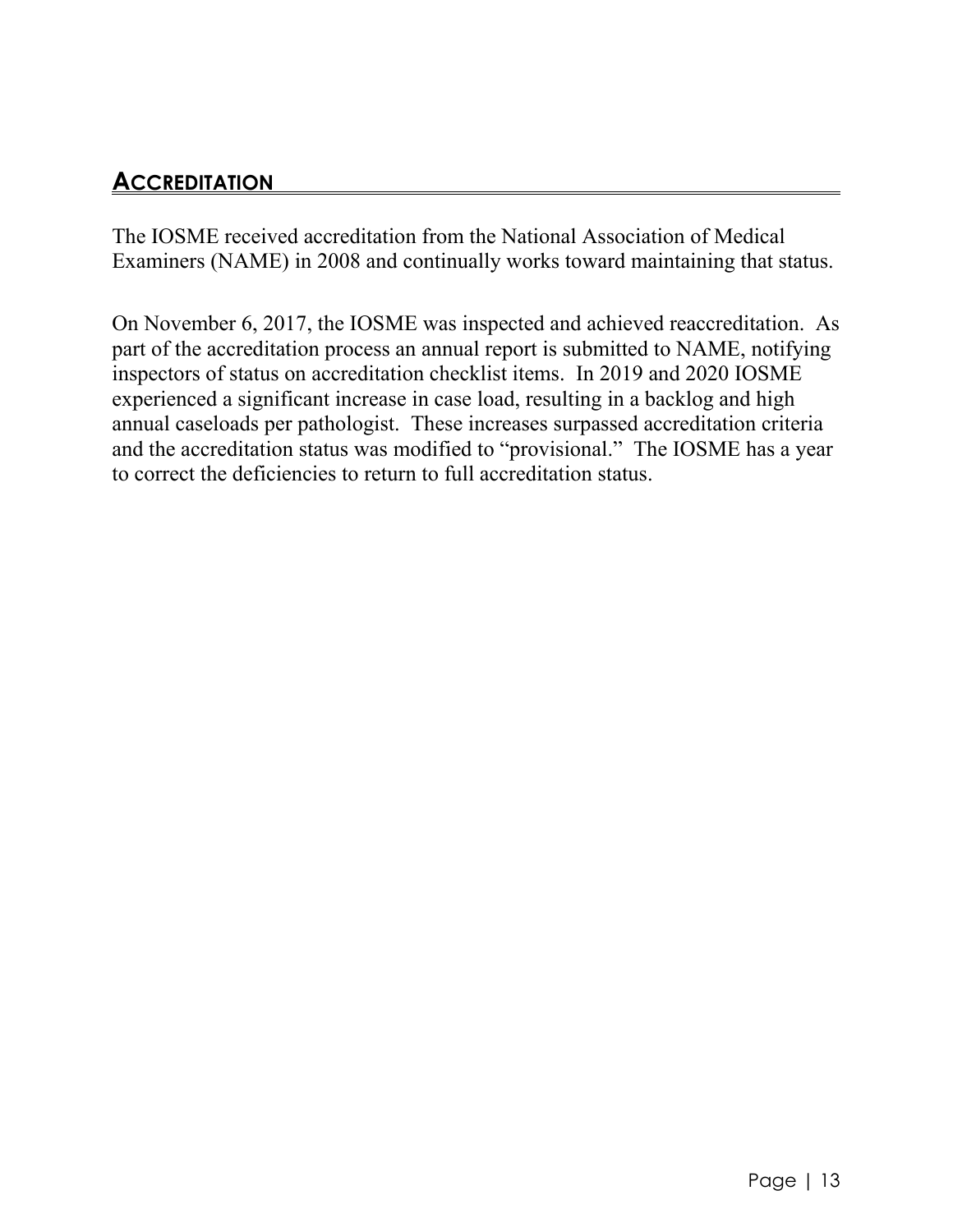### <span id="page-16-0"></span>**BUDGET AND STAFFING**

The IOSME receives its funding from the State of Iowa general fund appropriation, charges and fees for autopsies performed and a portion of the fees collected by Vital Records for copies of death certificates.

|                    | <b>General Fund</b>  | <b>Autopsy</b>        | <b>Death Certificate</b> |
|--------------------|----------------------|-----------------------|--------------------------|
| <b>Fiscal Year</b> | <b>Appropriation</b> | <b>Fees Collected</b> | <b>Fees Collected</b>    |
| FY2000             | 357,184 (transfer)   |                       | 0                        |
| FY2001             | 514,029              | 213,500               | ი                        |
| FY2002             | 544,103              | 339,000               | 0                        |
| FY2003             | 497,220              | 406,100               | 0                        |
| FY2004             | 511,211              | 372,395               | 0                        |
| FY2005             | 526,268              | 512,100               | 185,238                  |
| FY2006             | 865,270              | 707,052               | 379,320                  |
| FY2007             | 984,981              | 690,590               | 383,187                  |
| FY2008             | 1,143,497            | 879,659               | 393,162                  |
| FY2009             | 1,262,566            | 725,943               | 393,015                  |
| FY2010             | 932,138              | 864,953               | 390,655                  |
| FY2011             | 903,782              | 800,410               | 402,606                  |
| FY2012             | 852,801              | 964,800               | 410,535                  |
| FY2013             | 822,084              | 1,020,062             | 420,013                  |
| FY2014             | 822,084              | 1,084,450             | 405,449                  |
| FY2015             | 822,084              | 1,059,100             | 403,825                  |
| FY2016             | 822,084              | 1,056,496             | 387,301                  |
| FY2017             | 822,084              | 1,134,550             | 405,828                  |
| FY2018             | 822,084              | 1,118,309             | 397,899                  |
| FY2019             | 822,084              | 1,492,000             | 394,704                  |
| FY2020             | 814,769              | 2,154,553             | 429,155                  |

Predictions for Fiscal Years 2021 are indicated below.

| Fiscal Year | <b>General Fund</b> | <b>Autopsy Fees</b> | <b>Death Certificate</b> |
|-------------|---------------------|---------------------|--------------------------|
|             | Appropriation       | Collected           | <b>Fees Collected</b>    |
|             | 814.769             | 2.280.000           | .000                     |

The IOSME currently has 14.5 FTEs. Current staff includes:

1 Chief State Medical Examiner

- 1 Deputy State Medical Examiner
- 2 Associate State Medical Examiners
- 2 Medical Examiner Investigator

liaisons

0.5 Vital Statistics liaison

- 1 Office Manager
- 2 Secretaries
- 1 Medicolegal Death Investigator
- 1 Radiological Technologist
- 3 Autopsy Technicians

The IOSME supplements the staffing shortfall with temporary part-time employees. These employees work in the capacity of forensic pathologist, forensic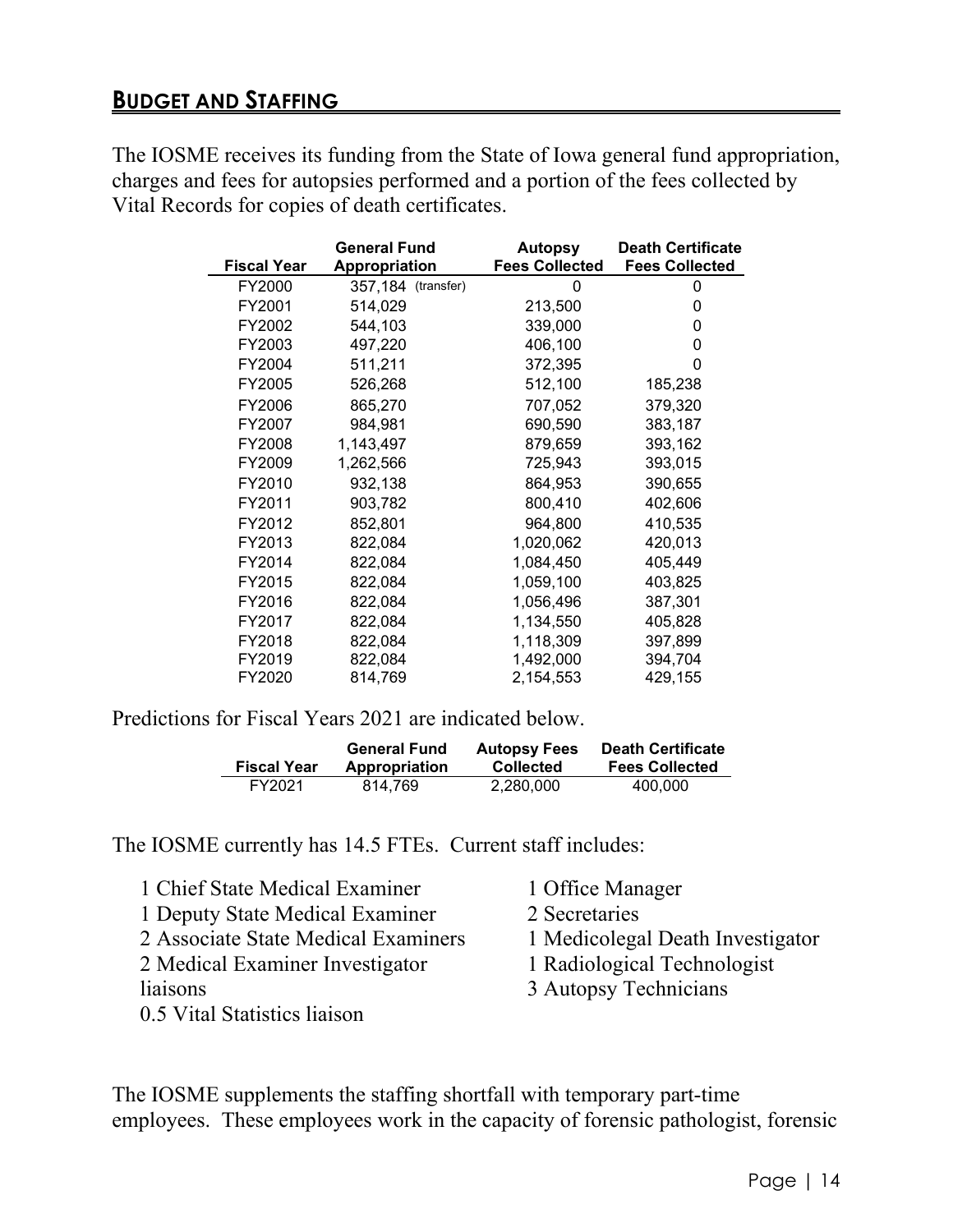autopsy technicians, forensic morgue attendants, medicolegal death investigator assistants, and office clerical staff. The number of part-time temporary employees averaged 28 in 2020.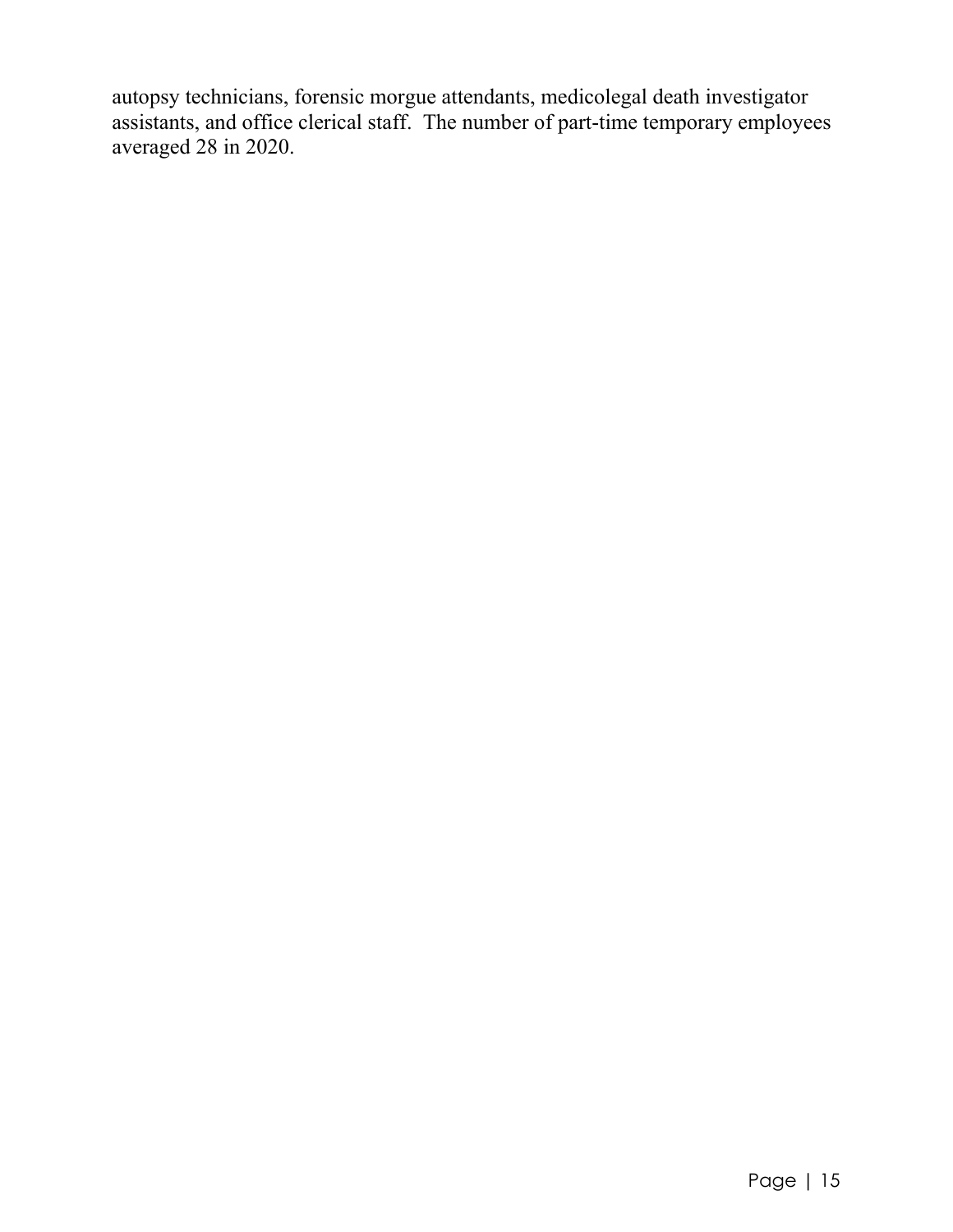## <span id="page-18-0"></span>**GOALS FOR THE FUTURE**

Many of the original goals set in 1999 have been met. Anticipating the needs of the future, goals are updated periodically.

The following are some of the current goals established for the office:

- $\checkmark$  Restore to turnaround time goal of a majority of autopsy reports finalized within 30 days and all within 90 days. (In 2019 90.7% of autopsy reports were finalized within 90 days and 80.7% within 60 days. The time to finalize reports increased due to sudden increased caseload in 2020 to 76.8% finalized within 60 days and 85.0% in 90 days).
- $\checkmark$  Finalize reports on homicide cases within 30 days.
- $\checkmark$  Recruit and retain quality staff.
- $\checkmark$  Provide a supportive work environment, and promote professional growth and quality.
- $\checkmark$  Continue accreditation with the National Association of Medical Examiners (NAME).
- $\checkmark$  Promote the work quality of the IOSME so that the citizens of Iowa understand that the IOSME is an independent and objective investigative agency.
- $\checkmark$  Establish funding for the continuous operation of the IOSME and allow retention of funds to cover the costs for death investigation and autopsies.
- $\checkmark$  Improve case management system and web portal entry system for county medical examiner personnel to enter scene investigation information electronically.
- $\checkmark$  Maintain rotation for fourth-year medical students from Des Moines University and continue Community-based Primary Care Clerkship for medical students from the University of Iowa.
- $\checkmark$  Continue to improve mass disasters plans.
- $\checkmark$  Continue to develop the Iowa Mortuary Operations Response Team (IMORT) Team, and increase volunteer members and training.
- $\checkmark$  Establish staffing to accommodate increase in case volume.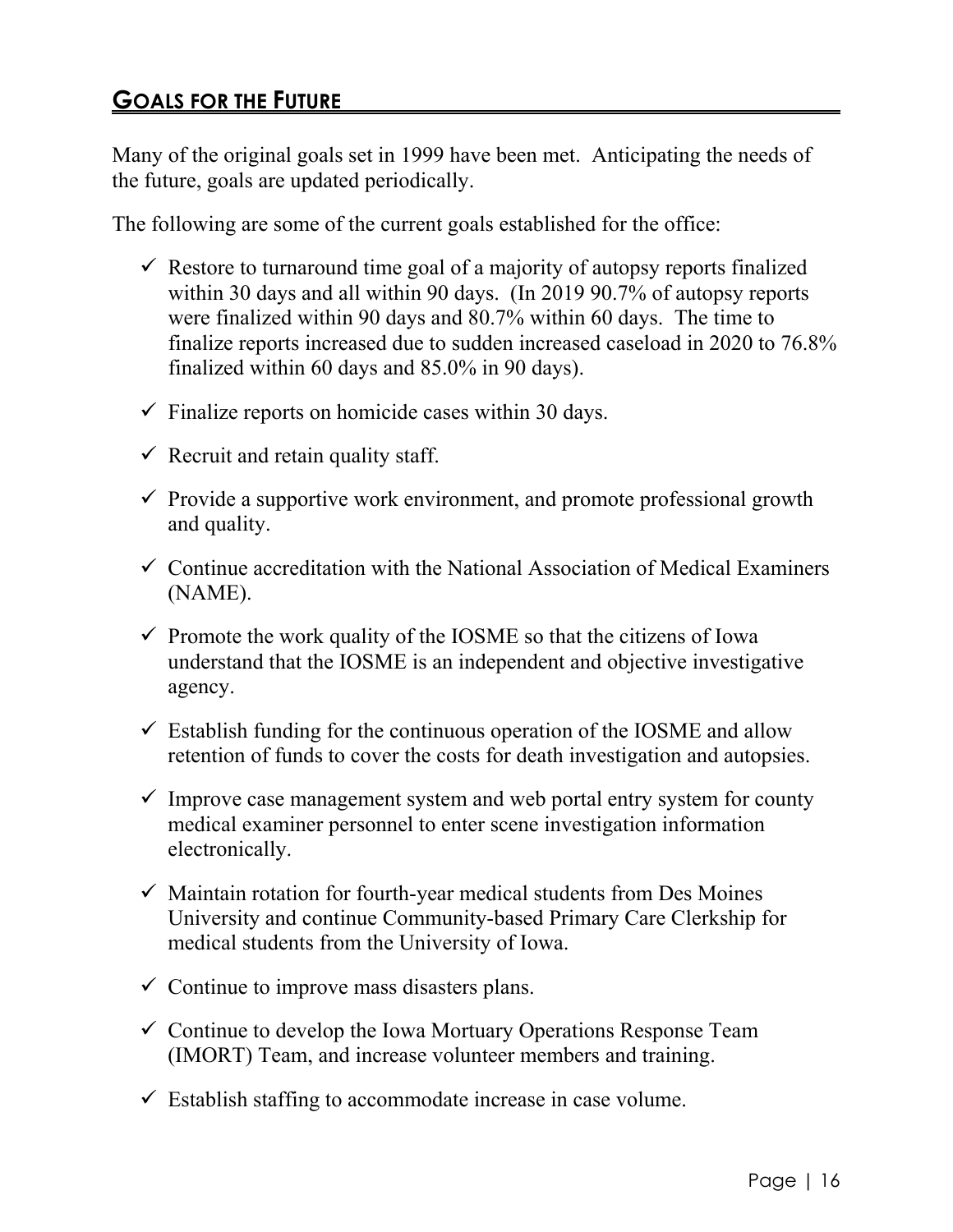## <span id="page-19-0"></span>**ORGANIZATIONAL CHART**

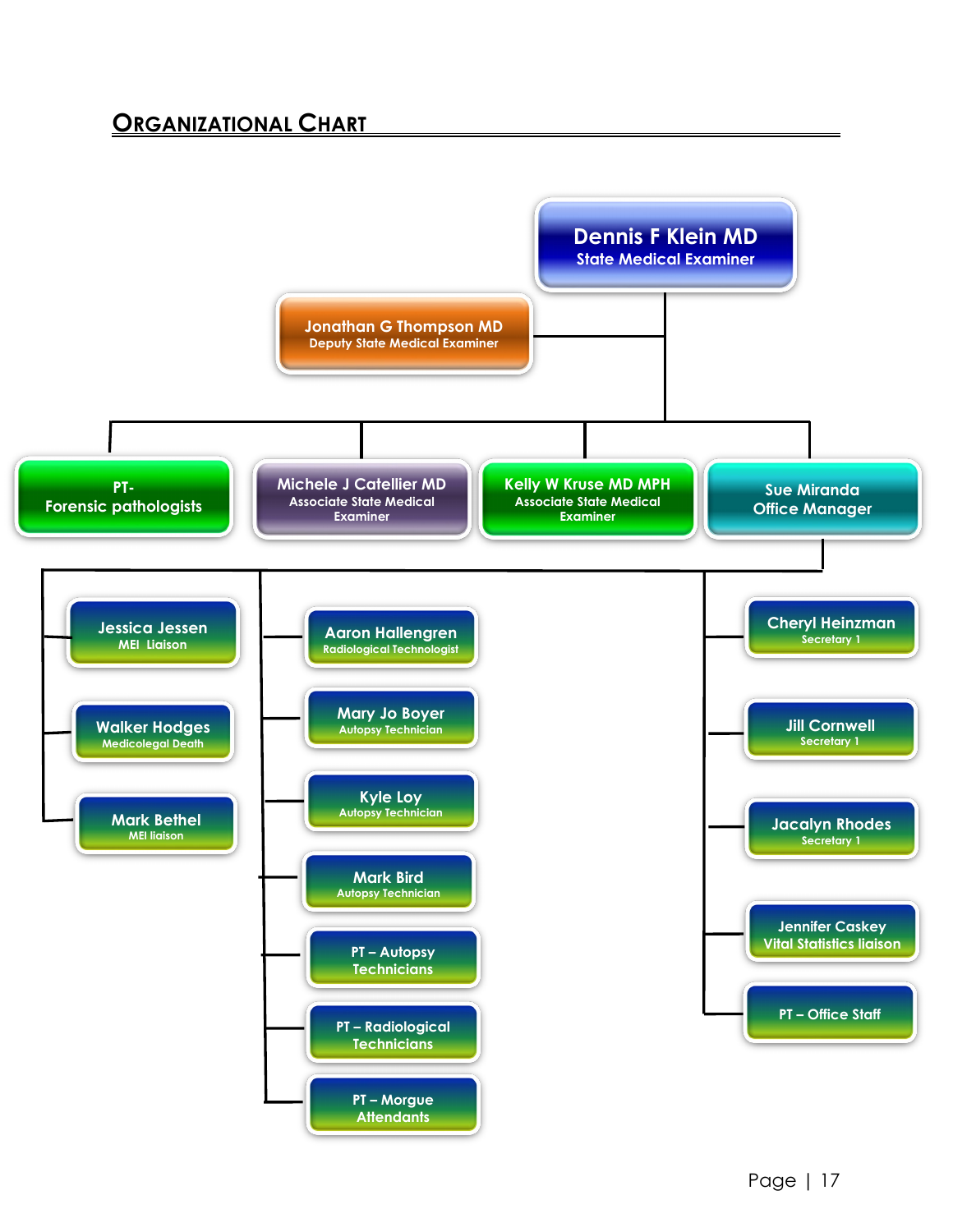## <span id="page-20-0"></span>**STATISTICAL INFORMATION**

The Iowa Office of the State Medical Examiner oversees 99 county medical examiner offices. The following information has been gathered from all 99 counties and reflects the state as a whole. However, there is statistical information provided that reflects how the Iowa Office of the State Medical Examiner performs its duties as the central office. The graphs and information will be labeled according to which entity we are referring.

## **Central Office Numbers for the Year 2020**

**Total medical examiner cases reported in Iowa:**

## **10, 291**

| Total cases accepted by IOSME for autopsy 1196                                                             |
|------------------------------------------------------------------------------------------------------------|
|                                                                                                            |
|                                                                                                            |
|                                                                                                            |
|                                                                                                            |
|                                                                                                            |
| Cases where toxicology is performed  1171                                                                  |
|                                                                                                            |
| Organ and tissue referrals/donations 467 / 122                                                             |
|                                                                                                            |
|                                                                                                            |
|                                                                                                            |
| Hospital autopsies retained under ME jurisdiction 0<br>(Central office does not accept hospital autopsies) |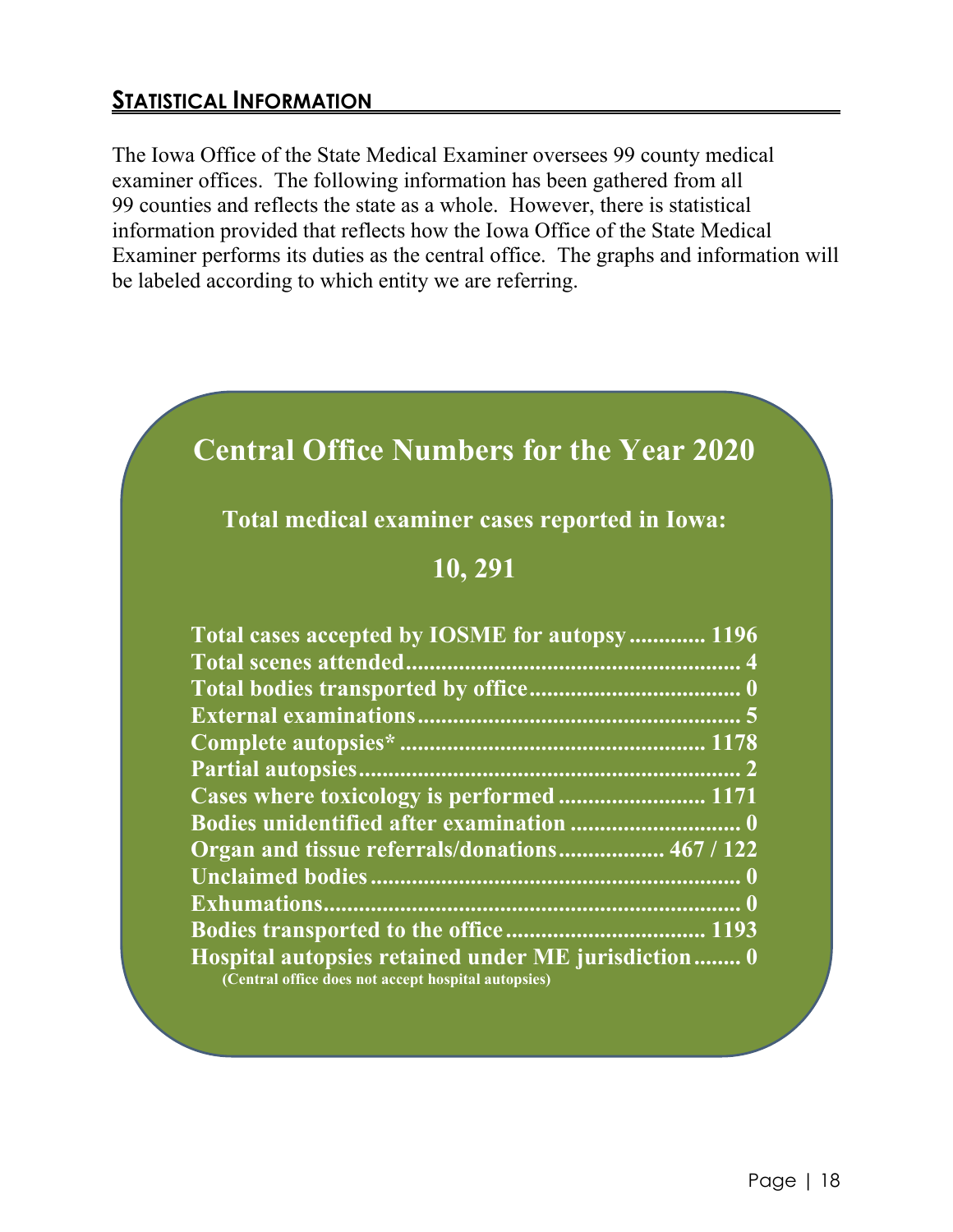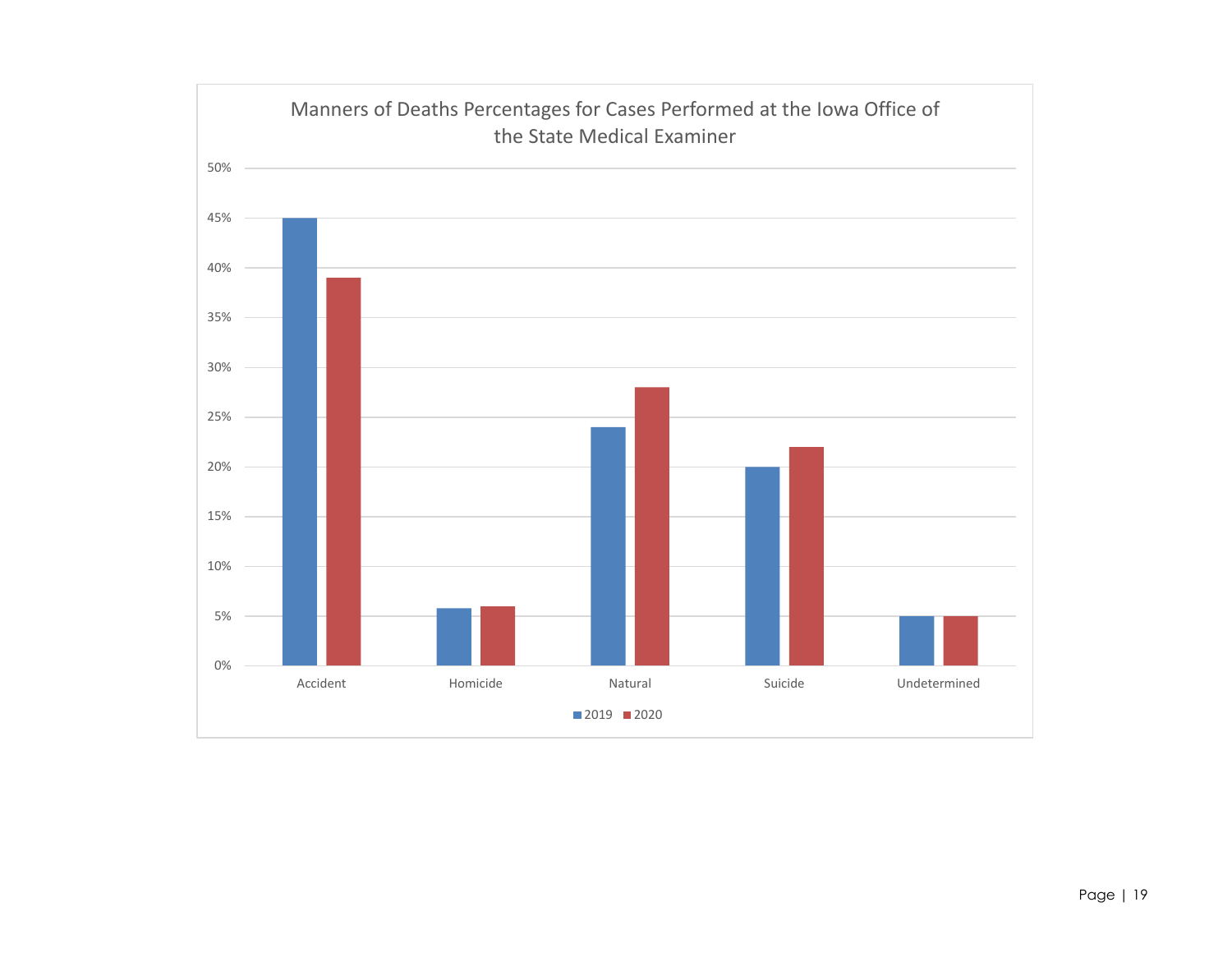# **Iowa Deaths**

|                                                                                           | 2011  | 2012   | 2013  | 2014  | 2015  | 2016  | 2017  | 2018  | 2019       | 2020         |
|-------------------------------------------------------------------------------------------|-------|--------|-------|-------|-------|-------|-------|-------|------------|--------------|
| Total Deaths in Iowa 28,103 28,301 28,815 28,088 28,548 29512 30,527 30,369 30,399 35,669 |       |        |       |       |       |       |       |       |            |              |
| <b>CME Investigated</b>                                                                   | 5,083 | 5,108  | 5,272 | 5,121 | 5,285 | 5,524 | 5,789 | 5,515 |            | 6,686 10,893 |
| % of Total Deaths                                                                         | 18%   | 18%    | 18%   | 18%   | 18%   | 19%   | 19%   | 18%   | <b>22%</b> | 30%          |
| <b>Autopsies Requested</b>                                                                | 1,560 | 1,513  | 1,541 | 1,507 | 1,533 | 1,565 | 1,543 | 1,499 | 1,472      | 1,966        |
| % of ME Cases                                                                             | 31%   | $30\%$ | 29%   | 29%   | 29%   | 28%   | 28%   | 26%   | 22%        | 18%          |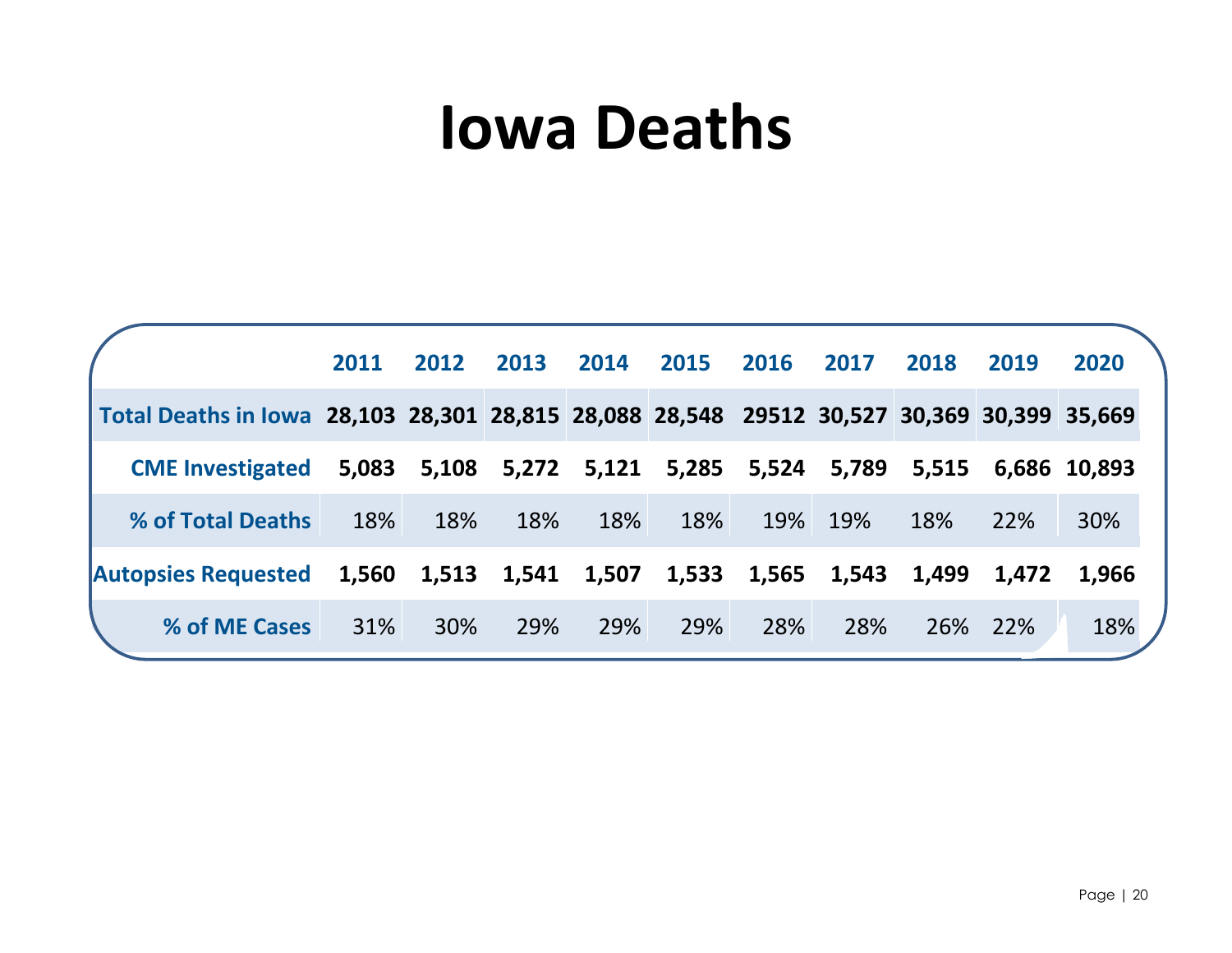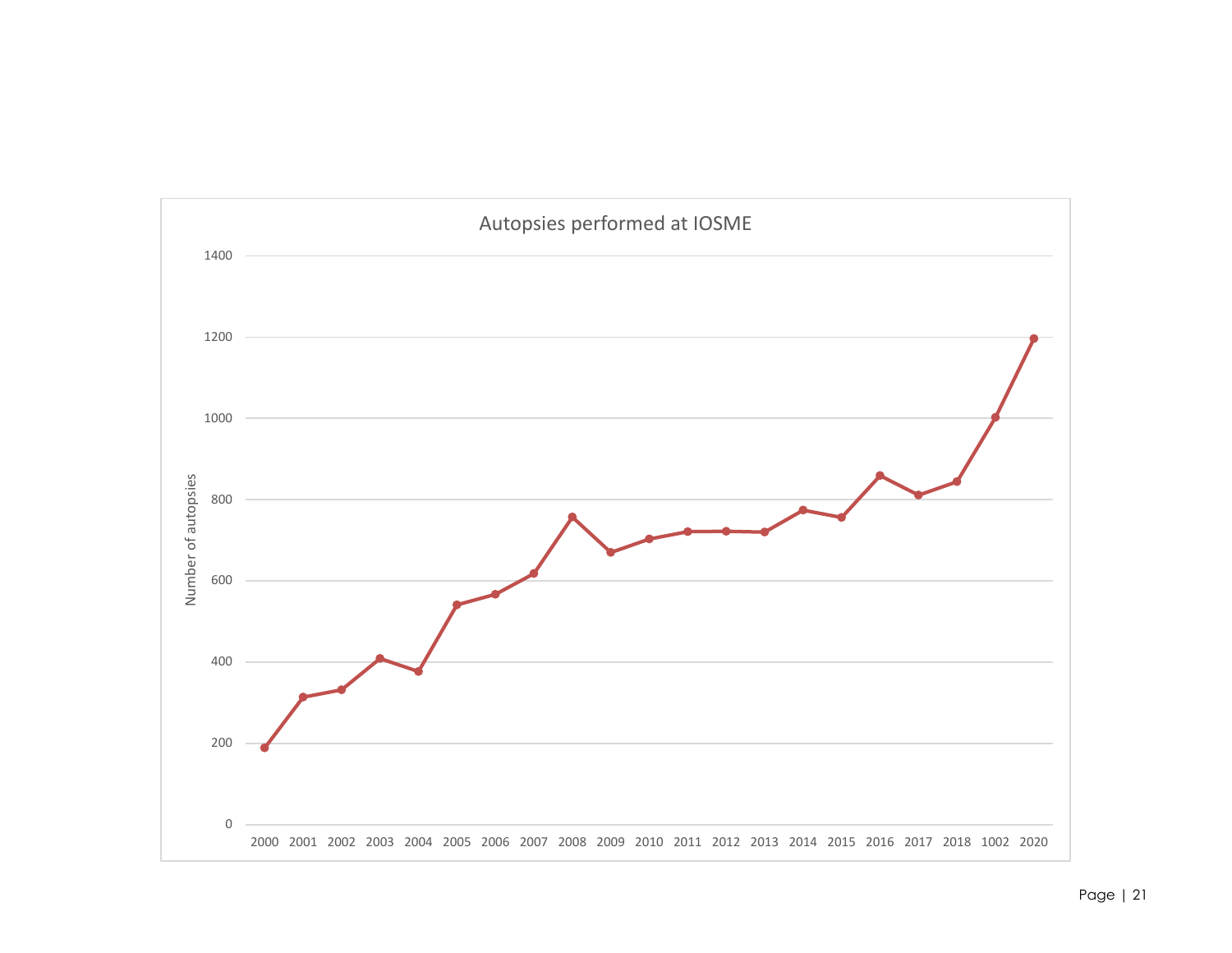## <span id="page-24-0"></span>**CATEGORIES OF DEATH BY MANNER**

| NATURAL | <b>Cardiac &gt; Coronary Artery Disease</b><br>Cardiac > Non-atherogenic<br>Cerebrovascular<br><b>Chronic Alcohol-Related</b><br><b>Congenital Defect</b><br><b>Diabetes</b><br>Gastrointestinal<br><b>Hypertension</b><br><b>Infectious Disease</b><br><b>Natural Disease &gt; NOS</b><br><b>Pulmonary Disease</b><br><b>Pulmonary Embolism</b><br><b>Seizure</b><br><b>Sepsis</b><br>Other | 98<br>69<br>10<br>25<br>U<br>10<br>8<br>4<br>17<br>23<br>7<br>18<br>7<br>6<br>27 |  |
|---------|----------------------------------------------------------------------------------------------------------------------------------------------------------------------------------------------------------------------------------------------------------------------------------------------------------------------------------------------------------------------------------------------|----------------------------------------------------------------------------------|--|
|---------|----------------------------------------------------------------------------------------------------------------------------------------------------------------------------------------------------------------------------------------------------------------------------------------------------------------------------------------------------------------------------------------------|----------------------------------------------------------------------------------|--|

#### Asphyxia 3 UNDETERMINED Blunt Force Injury 4 **UNDETERMINED** Blunt Force Injury > Transportation 4 Cardiac > Coronary Artery Disease 1<br>Drowning 2 Drowning 2<br>
Firearm 2 **Firearm** Intoxication > Alcohol 1 Intoxication > Drug 14 SIDS/SUID 12 Undetermined 17

|           | Asphyxia                    | 2  |
|-----------|-----------------------------|----|
|           | <b>Blunt Force Injury</b>   |    |
|           | <b>LU</b> Firearm > Handgun | 17 |
|           |                             | 3  |
|           | G Firearm > Shotgun         | 5  |
|           | $\sum$ Firearm > NOS        | 24 |
| $\bullet$ | Sharp Force Injury          |    |
|           | <b>Other</b>                |    |
|           |                             |    |

|              | Asphyxia                                          | 23             |  |
|--------------|---------------------------------------------------|----------------|--|
|              | <b>Blunt Force Injury</b>                         | 37             |  |
|              | <b>Blunt Force Injury &gt; Transportation</b>     | 159            |  |
|              | <b>Chronic Alcohol-Related</b>                    | 3              |  |
|              | <b>Drowning</b>                                   | 34             |  |
|              | <b>Electrical</b>                                 | 5              |  |
|              | Exposure > Hypothermia                            | 10             |  |
|              | Fall                                              | 19             |  |
|              | Fire > Motor Vehicle                              | $\mathcal{P}$  |  |
|              | Fire > Structure                                  | 13             |  |
|              | Firearm > Handgun                                 | $\Omega$       |  |
|              | <b>Intoxication &gt; Alcohol</b>                  | 7              |  |
|              | <b>Intoxication &gt; Drug</b>                     | 101            |  |
| щ            | <b>Intoxication &gt; Mixed Drug &amp; Alcohol</b> | 14             |  |
| <b>ACCID</b> | Poisoning > Non-drug                              | 1              |  |
|              | <b>Pulmonary Embolism</b>                         | 3              |  |
|              | <b>Seizure</b>                                    | $\overline{2}$ |  |
|              | <b>Sepsis</b>                                     | $\overline{1}$ |  |
|              | <b>Weather related</b>                            | 0              |  |
|              |                                                   |                |  |
|              |                                                   |                |  |

| ш<br><u>으</u><br>$\overline{\mathbf{5}}$<br>$\boldsymbol{\omega}$ | Asphyxia > Carbon Monoxide          | 10 |  |
|-------------------------------------------------------------------|-------------------------------------|----|--|
|                                                                   | Asphyxia > Hanging                  | 73 |  |
|                                                                   | Asphyxia > Suffocation              | 2  |  |
|                                                                   | <b>Blunt Force Injury</b>           | 5  |  |
|                                                                   | Drowning                            |    |  |
|                                                                   | Fire                                |    |  |
|                                                                   | C Firearm > Handgun                 | 74 |  |
|                                                                   | Firearm > Rifle                     | 16 |  |
|                                                                   | Firearm > Shotgun                   | 29 |  |
|                                                                   | Intoxication > Drug                 | 27 |  |
|                                                                   | Intoxication > Mixed Drug & Alcohol | 3  |  |
|                                                                   | Poisoning<br>5                      |    |  |
|                                                                   | <b>Sharp Force Injury</b>           |    |  |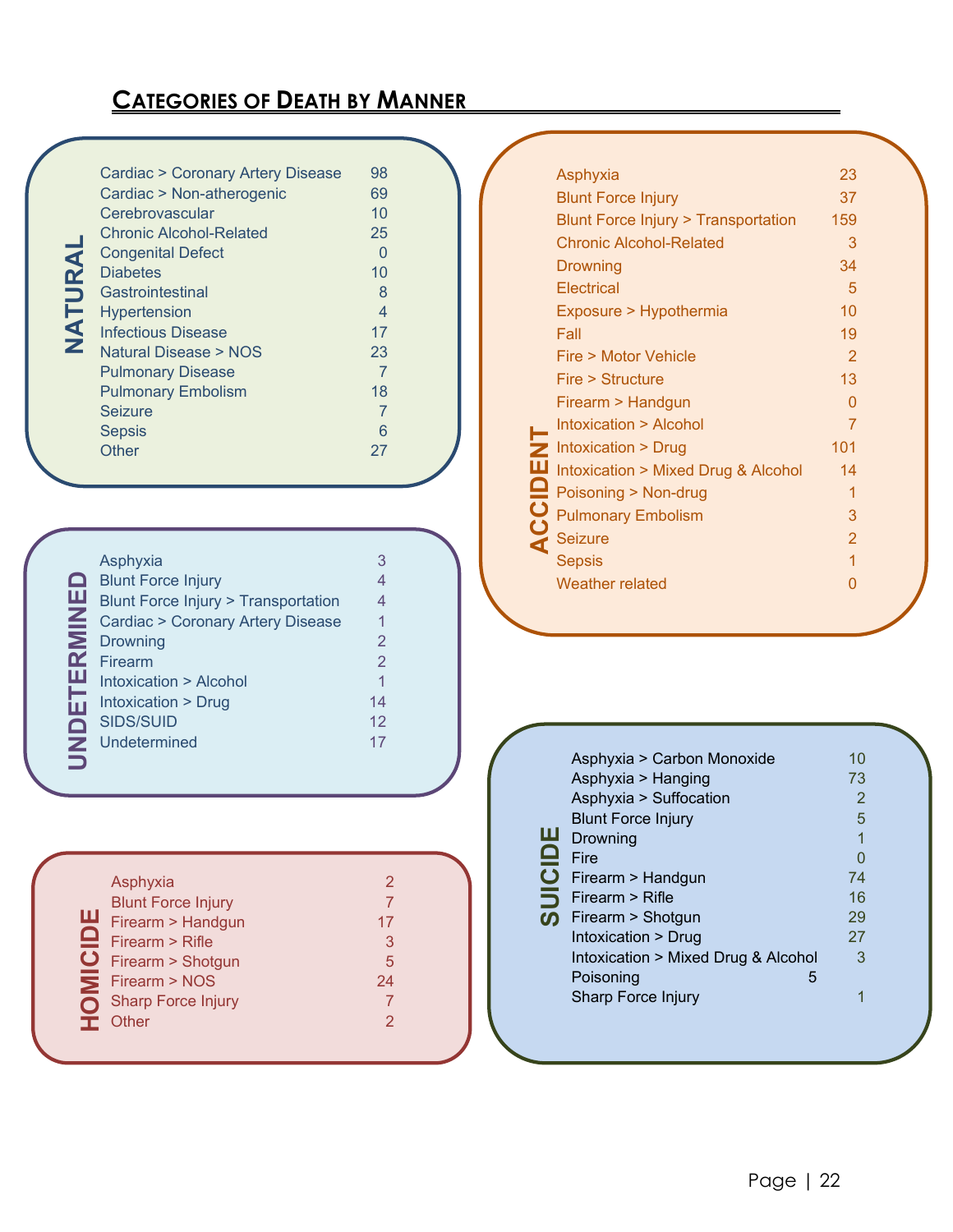## <span id="page-25-0"></span>**SUMMARY**

The Iowa Office of the State Medical Examiner (IOSME) has made tremendous progress in improving the oversight, guidance, and assistance to county medical examiners throughout the State of Iowa since its move to the Department of Public Health in 1999.

The IOSME has performed an increasing number of autopsies since 1999. The main reason for the increase has been due to the decrease in availability of pathologists throughout the state either willing or trained to perform forensic autopsies. The office has seen an increase in the number of yearly autopsies from under 200 in 2000 to a record high of 1,196 autopsies in 2020, a 19% increase in the number from cases performed in 2019, and a 41% increase from the number of cases performed in 2018.

The computer case management application, Forensic Advantage System (FAS), went into production at the end of June 2014. FAS is a customizable off-the-shelf application developed by The Computer Solutions Company (TCSC) which was acquired by Think IT in 2018. Think IT sold the company to Caliber in 2020. The purchase of FAS was funded using Return on Investment (ROI) funds, IOSME general funds, and National Forensic Science Improvement grant funds. Some of the funds from the National Forensic Science Improvement Competitive Grant awarded to the IOSME in 2013 were used to cover expenses for necessary hardware to host FAS. Data entry into FAS began with entry of decedent's name, biographical information, and intake narrative information on cases accepted for autopsy at the IOSME. IOSME full-time and part-time staff were trained in these entry and tracking processes. Over the course of several months, additional functions were implemented in FAS, including entry of and tracking of specimens acquired during autopsy and tracking of evidence. IOSME staff continues to work with Caliber to improve certain features, as well as begin development of new features that enhance the efficiency and power of the application.

In collaboration with the Bureau of Vital Statistics, a project was completed in 2019 that involved updating and revising the preliminary death investigation form (ME-1) into a web based electronic data entry system, EMER (Electronic Medical Examiner Record) that is integrated with the web interface of Iowa's electronic death registry system IVES (Iowa Vital Event System). County medical examiner personnel were trained in the use of the new system that went live in October 2019. Training materials and short how-to videos were available to all County Medical Examiners and County Medical Examiner Investigators on the IOSME website. By the end of 2019 all but with a few exceptions of medical examiner cases were entered by county ME personnel into the ME section of the IVES system. The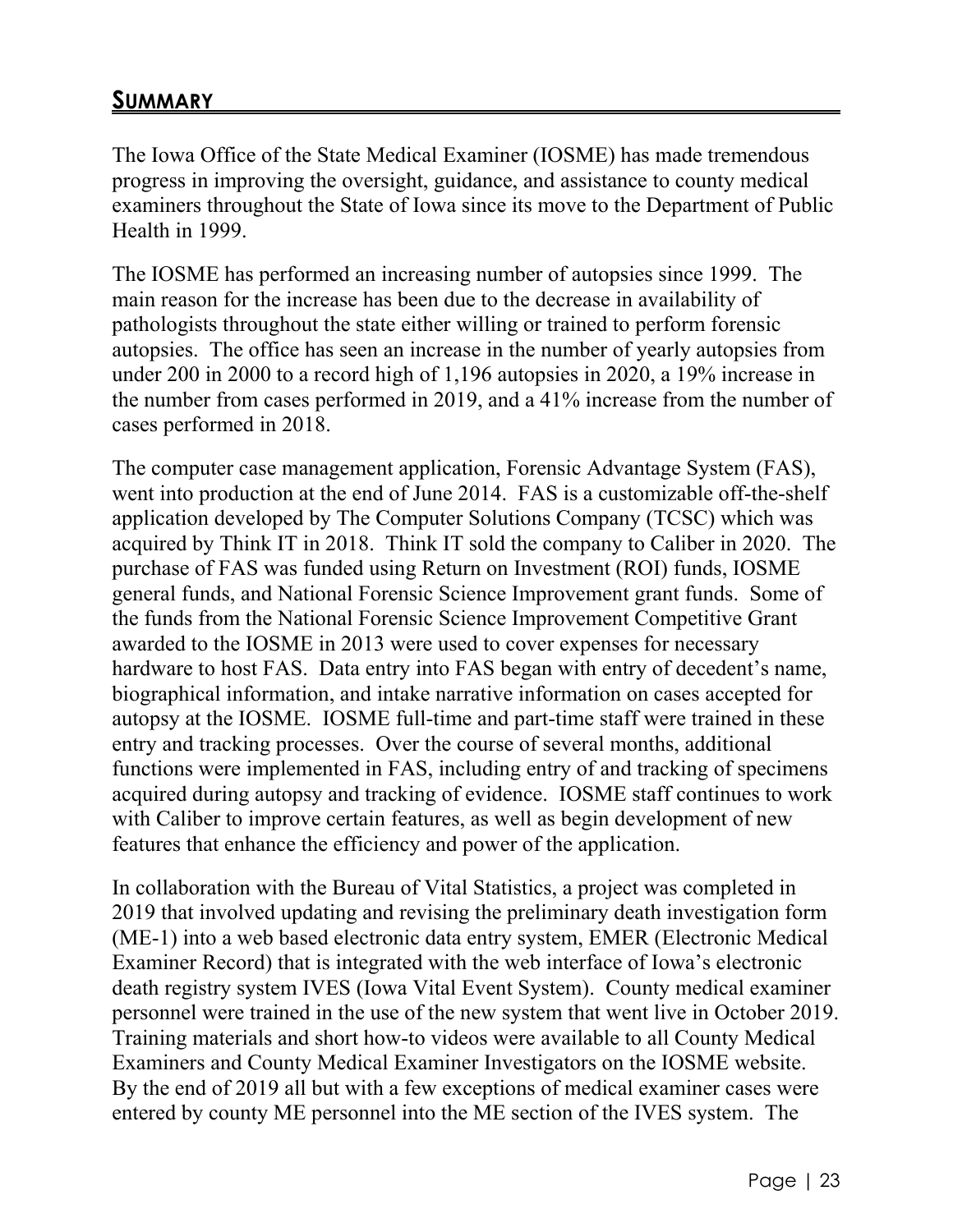goal for 2021 is to have real-time import of death scene investigation information from EMER into FAS.

Education continued to be a priority in 2020. A second position of County Medical Examiner Investigator Liaison which was created and filled in 2020, continues to improve communication, oversight, as well as education for county medical examiner offices. The IOSME continued to provide opportunities for Des Moines University medical students to participate in two-week or four-week rotations to observe and assist with autopsies. Extensive training in pathology is provided by the medical examiners during the students' time on rotation. Radiology technology students also participated in three-day or one-week rotations, observing autopsies and assisting with radiological examinations. In addition, throughout the year IOSME pathologists and staff gave educational lectures to attorneys, law enforcement, pathology residents, and mortuary science students.

The IOSME continued to support and participate in the annual Iowa Association of County Medical Examiners fall conference. In 2020, the conference was held in a virtual format to provide maximum safety to attendees during the COVID pandemic. The evaluations by attendees were positive.

The IOSME continued to manage its website at [www.iosme.iowa.gov.](http://www.iosme.iowa.gov/) The website has pages for funeral homes, law enforcement, county medical examiners, and families. This continued to be a major step in communicating and making information available to families. A form continued to be available for next-of-kin to request a copy of the autopsy report, and information about the IOSME was readily available to them. In addition, county medical examiners and funeral homes were able to download forms specific to their needs. The site also had links to other agencies, and Iowa Code and Administrative Rules pertinent to the IOSME.

The Iowa Mortuary Operations Response Team (IMORT) was developed via a partnership between the Iowa Department of Public Health and the IOSME. IMORT's mission is to provide decedent recovery, identification, and assistance with medical examiner duties in a mass fatality event. Exercises were postponed due to the COVID pandemic.

The IOSME remained committed to quality improvement in death investigation. Modifications were rapidly developed and implemented to autopsy processes to mitigate the risks because of the COVID 19 pandemic. Support and trainings were modified with virtual technologies. The IOSME researched current literature and rapidly provided guidelines for safety recommendations and proper death certification protocols to county medical examiners and funeral directors.